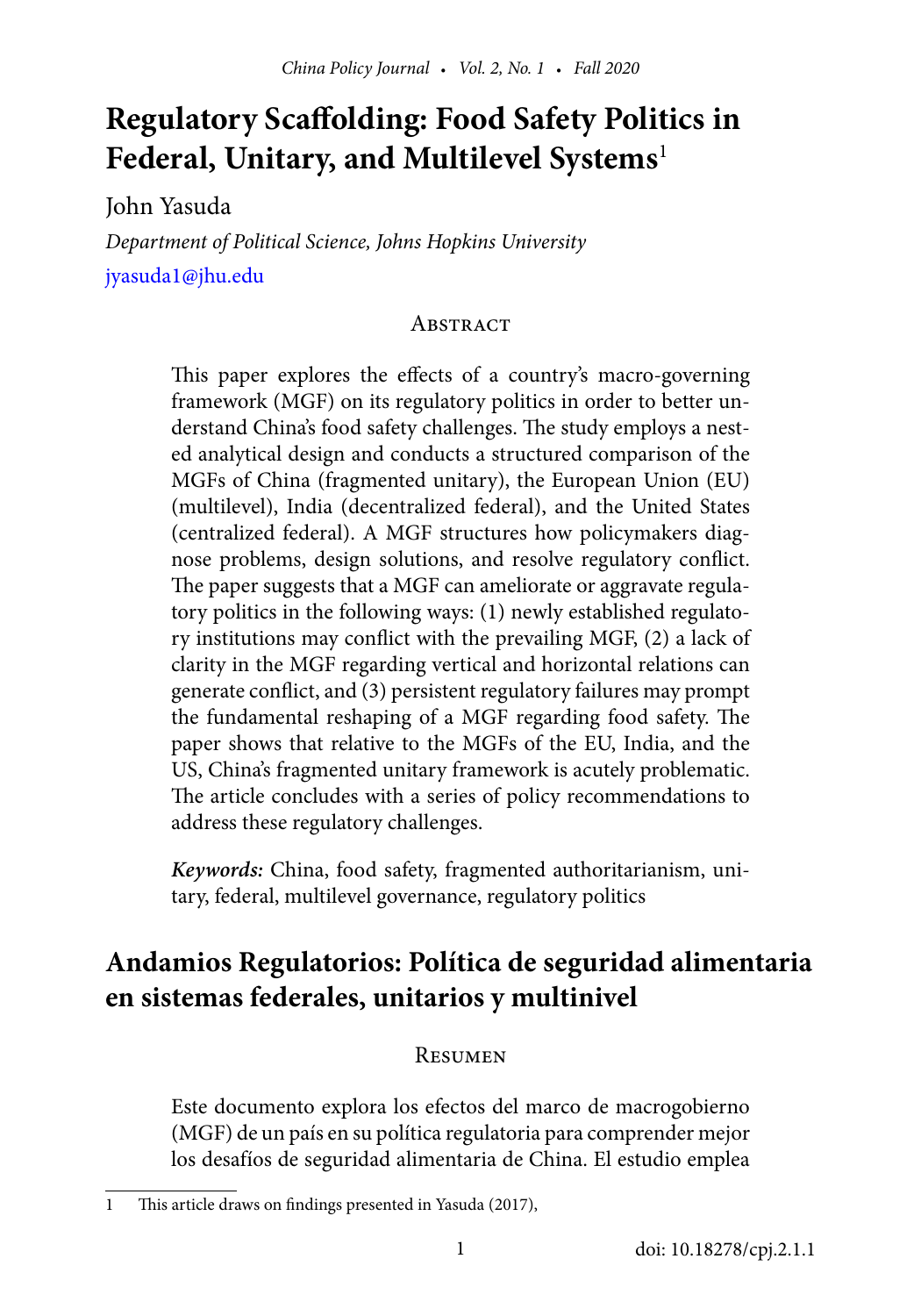#### *China Policy Journal*

un diseño analítico anidado y realiza una comparación estructurada de los MGF de China (unitaria fragmentada), la Unión Europea (UE) (multinivel), India (federal descentralizado) y los Estados Unidos (federal centralizado). Un MGF estructura cómo los formuladores de políticas diagnostican problemas, diseñan soluciones y resuelven conflictos regulatorios. El documento sugiere que un MGF puede mejorar o agravar las políticas reguladoras de las siguientes maneras: (1) las instituciones reguladoras recientemente establecidas pueden entrar en conflicto con el MGF prevaleciente, (2) la falta de claridad en el MGF con respecto a las relaciones verticales y horizontales puede generar conflicto, y (3) las fallas regulatorias persistentes pueden provocar la remodelación fundamental de un MGF con respecto a la seguridad alimentaria. El documento muestra que, en relación con los MGF de la UE, India y Estados Unidos, el marco unitario fragmentado de China es sumamente problemático. El artículo concluye con una serie de recomendaciones de políticas para abordar estos desafíos regulatorios.

**Palabras clave:** China, seguridad alimentaria, autoritarismo fragmentado, gobierno unitario, federal, multinivel, políticas regulatorias

# 监管的支持框架:联邦、单一、多层体系中的食 品安全政治 <sub>摘要</sub>

本文探究了一个国家的宏观治理框架(MGF)对其监管政治 产生的效果,以期更好地理解中国的食品安全挑战。该研究 使用一个嵌套分析设计,并对中国(分散式单一体系)、欧 盟(EU)(多层体系)、印度(去中心化联邦体系)、美国 (中心化联邦体系)四者进行了结构化比较。一个MGF对决 策者如何诊断问题、设计解决方案、解决管理冲突进行体系 建构。本文暗示,一个MGF能从以下方式改善或加剧监管政 治: (1)新制定的监管制度可能与现行MGF相冲突 , (2) MGF 中关于垂直和水平关系的阐述不足能引起冲突, (3)不断的 监管失败可能推动从根本上重塑MGF的食品安全方面。本文 表明,与欧盟、印度、美国的MGFs相比,中国的分散式单一 体系框架尤其存在问题。本文结论就应对这些监管挑战提出 了一系列政策建议。

关键词: 中国, 食品安全, 碎片式威权主义, 单一制, 联邦 制,多层治理,监管政治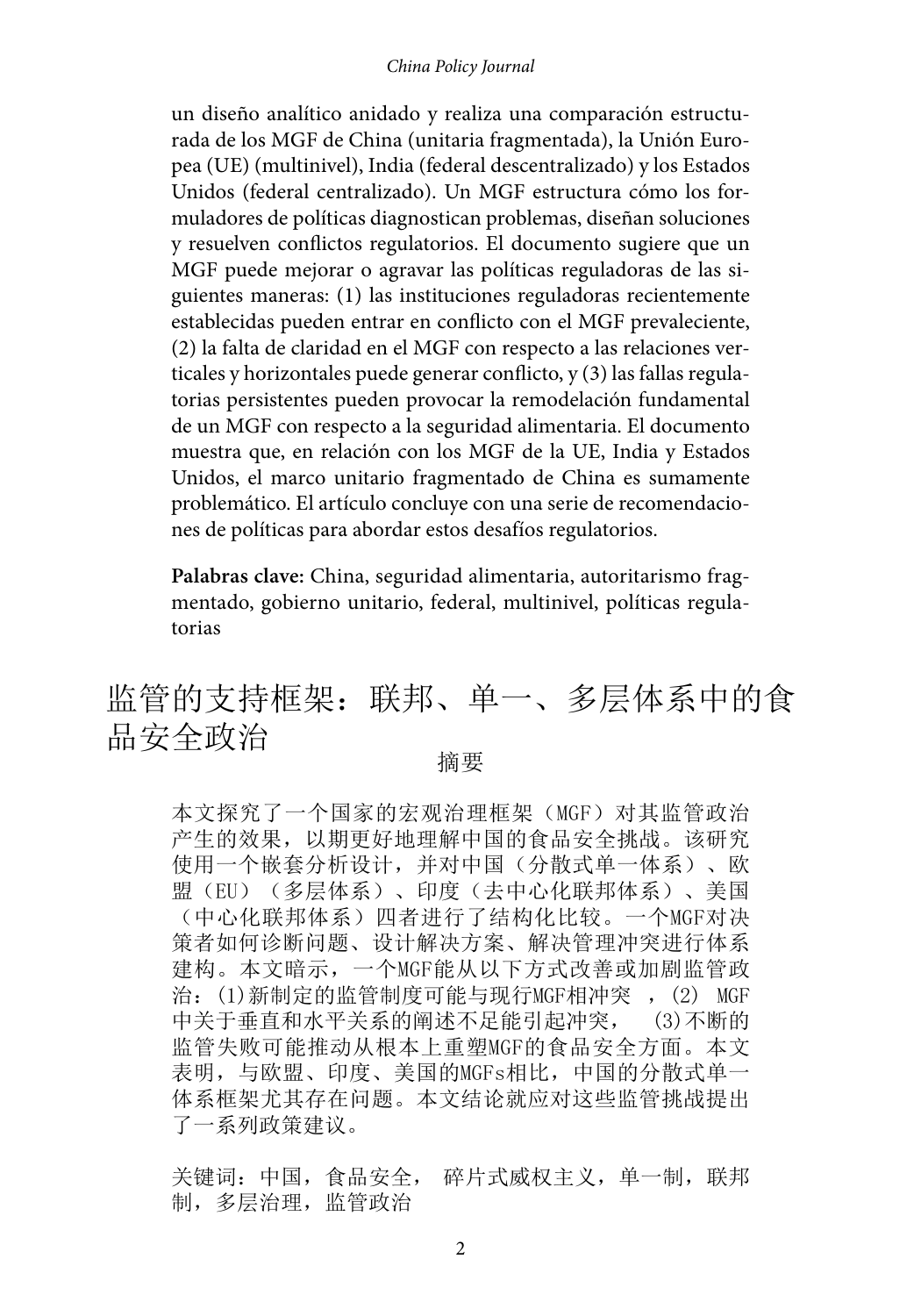How would you design a system with over 240 million producers that sell their goods in thousands of unregulated markets throughout this country? Show me how it is done!

—*Official, State Food and Drug Administration, May 19, 2009*

hina faces the unenviable task<br>of building a food safety regime<br>for the largest food production<br>system in the world. Compounding the of building a food safety regime for the largest food production system in the world. Compounding the regulatory challenge is the extraordinary degree of heterogeneity in its supply and distribution systems in terms of baseline production conditions, producer concentration, and market access. As global food safety rankings indicate, the Chinese government is struggling in this task.2 This article highlights the challenges of governing in a large-scale context, and explores the food safety experiences of other large regulatory unions to chart potential pathways for China's food safety reforms.

Ensuring food safety in large, heterogeneous polities presents regulators with vexing governance challenges (Ansell and Torfing 2015; Yasuda 2017). Regulators bemoan the difficulties of monitoring millions of farmers and producers, coordinating regulatory activities across diverse subnational units, and implementing traceability in complex supply chains. In addition, developing a legal framework that imposes uniform food safety standards while being sensitive to local conditions is particularly complicated under large, heterogeneous conditions.

A cross-national comparison of food safety systems highlights the negative correlation between food safety outcomes and the scale of a food production system. Using a global food safety measure developed by Convertino and Liang (2014), regressed on a Scale Index, a rough measure of a country's size and heterogeneity in food production, a negative, curvilinear relationship can be observed (Figure 1).<sup>3</sup> China, however, significantly underperforms relative to its predicted value, suggesting that the country is less adept at managing its large-scale food production system. At the other extreme, the European Union (EU) outperforms relative to its predicted value in its provision of food safety. Why is scale particularly problematic for China relative to other countries?

This paper conducts a structured comparison of four of the largest regulatory unions in the world—China, the EU, India, and the United States—to better understand the relationship between scale and food safety governance. I argue that the ability to develop an effective food safety system in a largescale regulatory union is dependent on the prevailing macro-governing framework (MGF). Whether federal, unitary, or multilevel, MGFs struc-

<sup>2</sup> The 2013 EIU ranking ranks China no. 48; the RASSF 2013 worst offender ranking places China as no. 1; the Food Sentry 2013 Food Risk ranking places China as no. 1.

<sup>3</sup> For a discussion of the index, please see Appendix 1.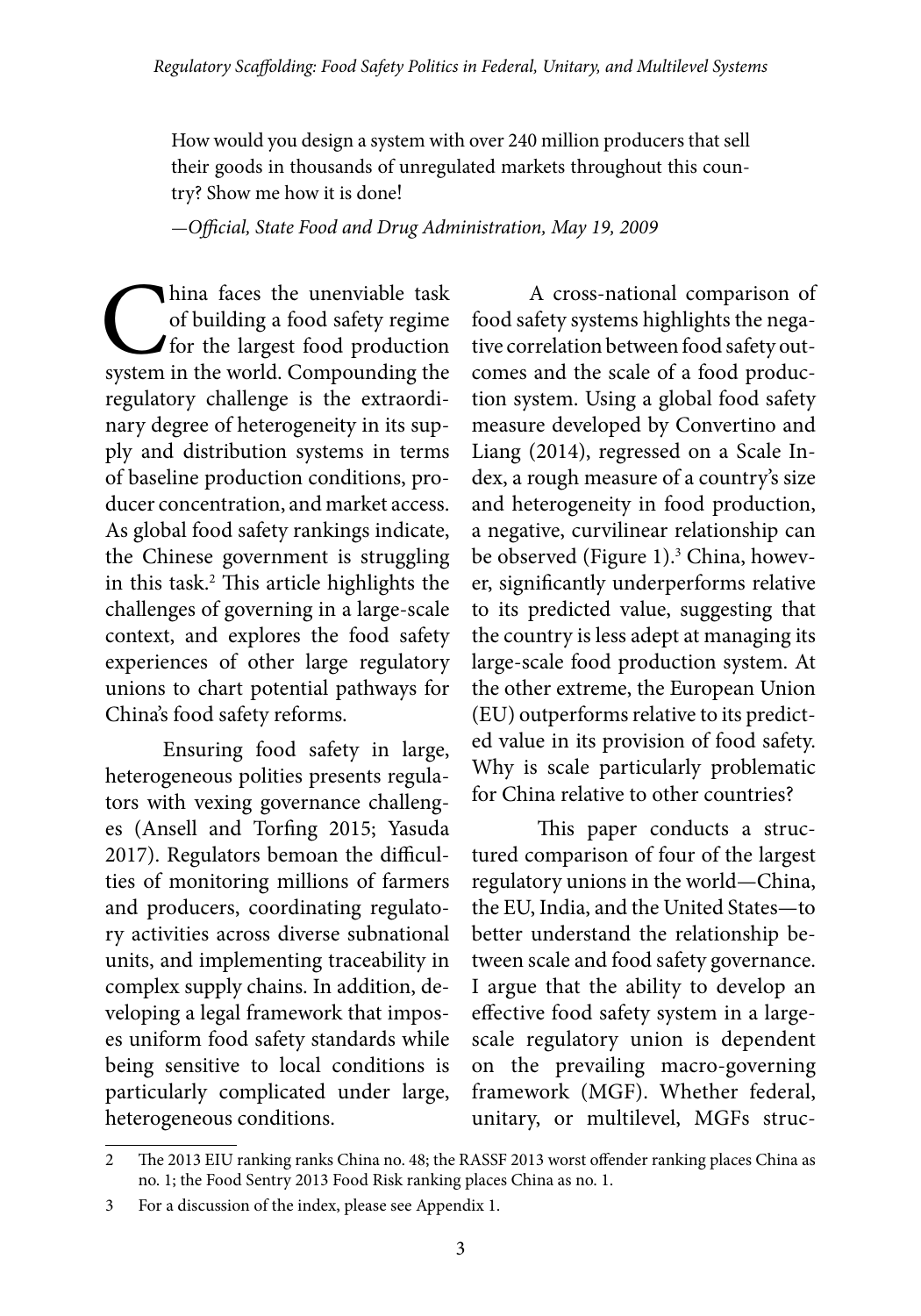

*Figure 1.* The Relationship Between Food Safety and Scale

ture how policymakers diagnose problems, develop solutions, and resolve regulatory conflict between national and subnational units (Termeer et al. 2010). The MGF determines which level of government is empowered to address a problem: in unitary systems, the national government dictates policy, whereas federal and multilevel systems share policymaking responsibilities at different levels.

A MGF also establishes how decisions made at different levels of government relate to one another horizontally and vertically, providing a template for integrated governance. The functioning of an MGF is particularly consequential for large-scale polities, where often thousands of regulators must be coordinated across multiple levels of government and subnational units.

In this article, I show how MGFs can ameliorate or aggravate regulatory politics as national food safety systems are established. China, India, the EU, and the United States adopted a relatively uniform food safety template: (1) a nationalized food safety bureaucracy, (2) a comprehensive food safety law, and (3) new monitoring and information sharing systems (Asian Development Bank 2005; United Nations 2008). However, a variety of regulatory politics emerged as these new institutions interacted with the prevailing MGF. First, in some cases, new regulatory institutions and prerogatives conflict with the overarching MGF. For example, India's federal government has been unsuccessful in integrating state authorities given its overarching decentralized federal MGF. By contrast, the American food safety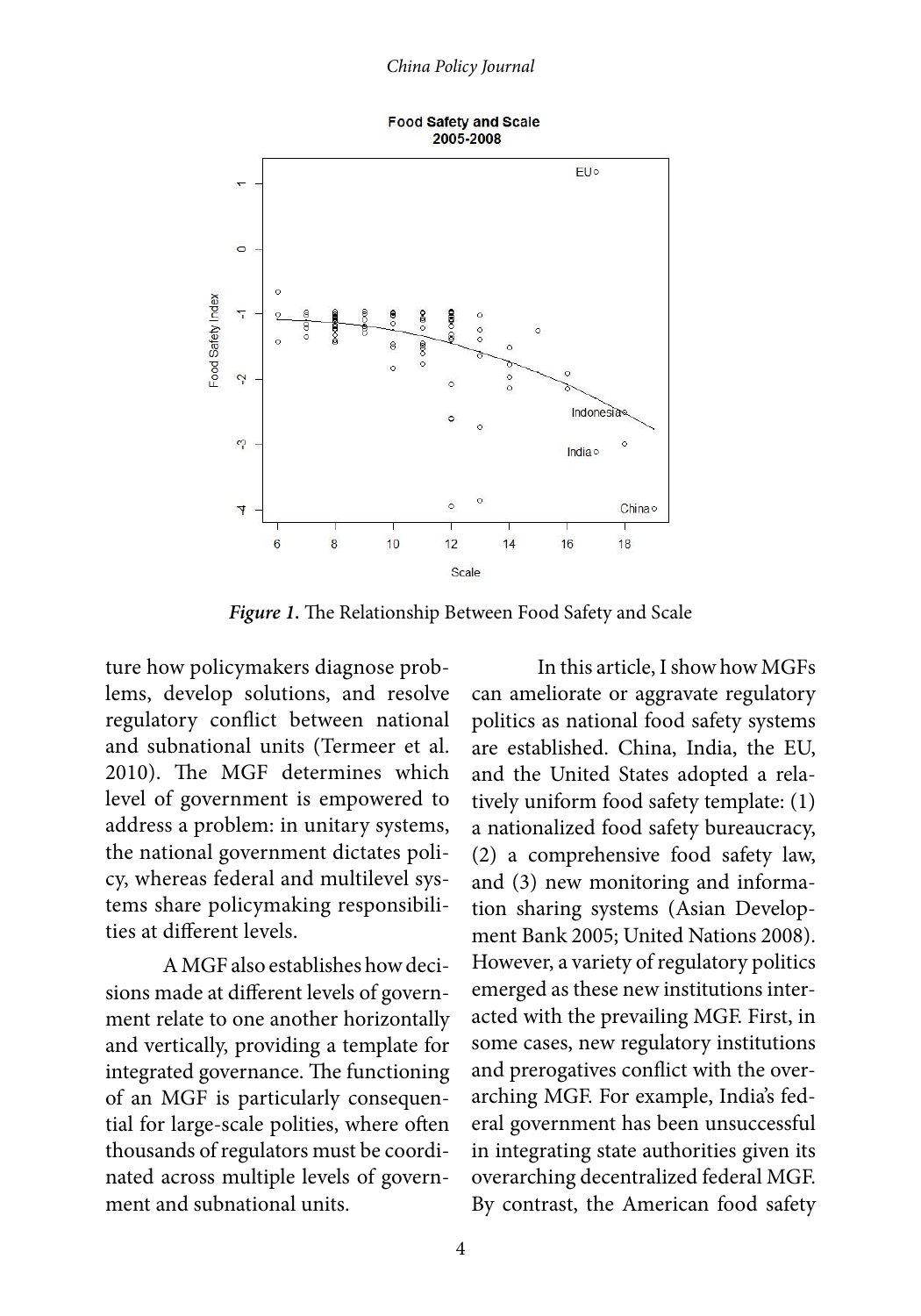system operates within a centralized federal framework in which the federal government has a long history of controlling food safety policymaking and enforcement. Thus, moves towards enhancing national control of the food safety system encountered few difficulties. Second, a lack of clarity in the MGF in terms of articulating vertical and horizontal relationships can complicate regulatory coordination in the system. In China, a fragmented central authority and the constant flux of regulatory authority between central and local governments leads to severe regulatory tensions in its food safety system. Third, persistent regulatory failures can sometimes lead to a fundamental reshaping of the MGF itself. In the EU, failure to address European-wide food safety issues prompted food safety actors to develop a multilevel framework.

Analyses of China's food safety problems have focused on a host of factors, but few have directly examined the regulatory politics that emerge due to the interaction between China's food safety institutions and its overarching MGF. Scholars have shown how bureaucratic politics can stymie effective implementation of policy as agencies vie for influence over the food safety portfolio (Tam and Yang 2005). Other work has shown how a plethora of local governance problems involving corruption, clientelism, and a lack of budgetary allocations exacerbate food safety implementation problems (Calvin et al. 2006; Huang 2012; Yang 2008). Those with a more historical lens contend that socialist institutional legacies prevent the establishment of an effective inde-

pendent regulator (Liu 2010). Another body of literature has explored how the state's control over the media, non-governmental organizations, and consumer groups has hindered regulatory development (Thompson and Hu 2007; Yang 2013; Zhou 2017). Finally, another thread of literature has shown how the food sector's rapid expansion and new production techniques have contributed to China's growing food safety crisis (Xiu and Klein 2010; Yan 2012). Yet an exploration of how China's fragmented unitary system has hindered the development of a national food safety system, in comparison to federal or multilevel systems, has yet to be undertaken.

Scholars are well aware of how China's fragmented unitary system of governance has created problems for its regulatory system, but it is only through a comparison of different MGFs that these dynamics can be brought into sharp relief. Literature on multilevel governance, polycentricism, and intergovernmental relations can provide a different lens to better understand the consequences of China's fragmented unitary system. Work on multilevel governance has explored the policy implications of delegating different degrees of authority across multiple levels of government, and considers the costs and benefits of this approach (Liesbet and Marks 2003). Similarly, a body of scholarship on polycentric governance considers how systems with multiple centers of authority might be able to better respond to emerging policy challenges and better leverage resources throughout the system (Ostrom 2005). In addition, a well-developed literature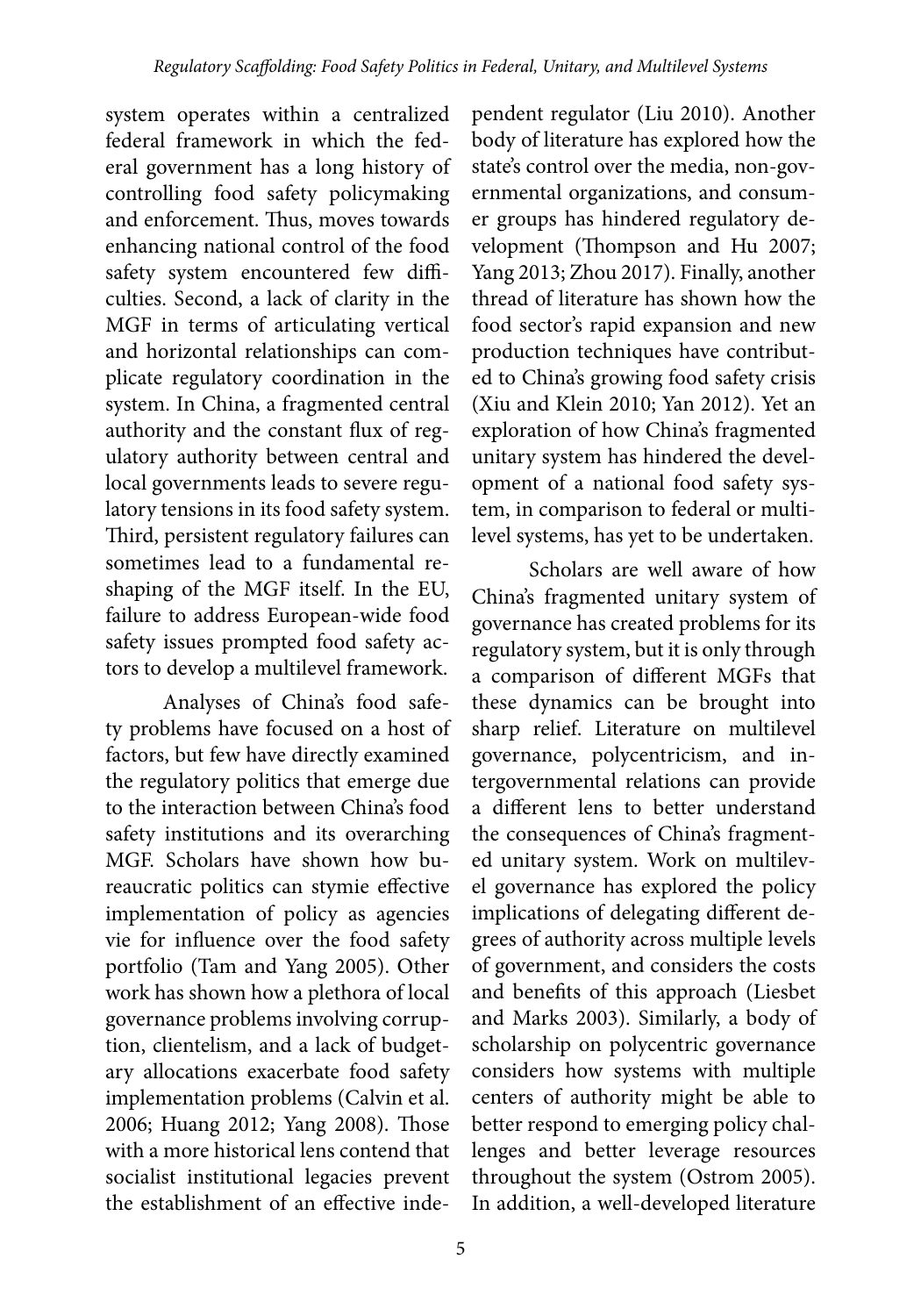on comparative federalism has explored division of powers, institutional design, and symmetrical and asymmetrical arrangements on policy outcomes (Elazar 1993; Rodden 2004).

Before delving into case studies of the EU, India, the US, and China, I first explore the rationale for conducting a nested analysis of these regulatory unions. I then examine the MGF of each case and highlight how it has affected food safety implementation. I then move on to a comparative analysis of each system, and, finally, consider a series of policy recommendations for China.

## **Nested Designs and Structured Comparisons**

**T** employ what Lieberman (2005) refers to as a "nested analysis" in order to conduct a structured comparison of the EU, India, and China. I then fers to as a "nested analysis" in order L to conduct a structured comparison of the EU, India, and China. I then move out of the nested analysis framework to investigate the US food safety system. Most would conclude that due to significant differences in gross domestic product (GDP), levels of corruption, and state capacity among the cases studied that it would be difficult to justify a comparison, but a nested analysis that "nests" a small-N study within a large-N statistical analysis can overcome these limitations.

The large-N analysis establishes general relationships between variables and an outcome of interest. Intensive case studies are then performed to assess the validity of the model, and to tease out causal mechanisms. A point to be emphasized is the focus on regulatory unions rather than on national food safety systems, which is why the EU is included in this study. While each member state in the EU has its own national food safety bureaucracy, these agencies function as part of a European food safety system responsible for auditing, monitoring, and developing standards for the Common Market.

The first step in the nested analysis requires the specification of an Ordinary Least Squares model with the relevant dependent variable (food safety) regressed on the explanatory variable (size and heterogeneity, as a proxy for scale) and other controls to assess the strength of the relationship. Food safety is measured by the Safety Index, which identifies the level of food safety risk that a country poses to the global trading system (Convertino and Liang 2014). A higher Safety Index ratio implies a higher level of food safety. This study uses a logged four-year average (2005–2008) of the Safety Index for 110 countries. Due to data limitations, the United States was dropped in the nested analysis.4

<sup>4</sup> Due to limitations of the RASSF data used in the model, the United States was dropped from the large-N analysis. The RASSF data adopts a Eurocentric view of food safety. Consequently, food safety warnings issued against the US often reflect qualitative differences between the US and EU regarding what constitutes "safe" food (e.g., GMO rules, hormones in beef), rather than an objective measure of food safety in the United States. This suggests that the RASSF ranking is unfairly biased against the US, which is why the United States' food safety performance is far lower than expected (on par with Nigeria). In addition, the analysis uses listwise deletion to handle missing data; ~19 percent of observations were removed from the analysis due to missing values on predic-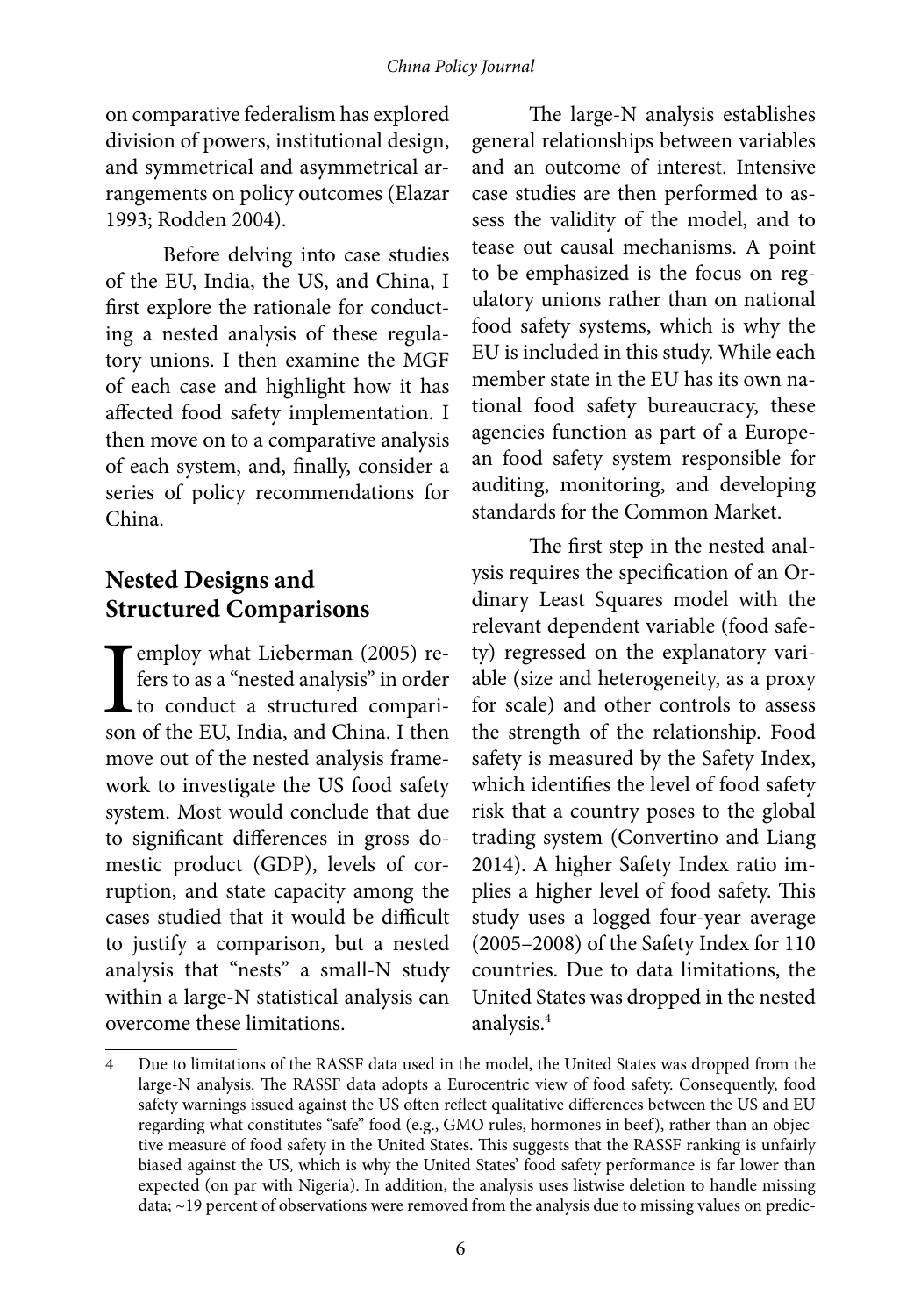| <b>Statistics</b>               | N  | Mean    | Std. Dev. | Min      | Max   |
|---------------------------------|----|---------|-----------|----------|-------|
| Food Safety Index (log)         | 89 | $-1.41$ | 0.72      | $-3.98$  | 1.183 |
| Scale Index                     | 89 | 110.80  | 2.90      | 6        | 19    |
| GDP per Capita (log)            | 89 | 7.82    | 1.35      | 5.42     | 10.61 |
| Corruption                      | 89 | $-0.30$ | 0.81      | $-1.36$  | 2.31  |
| Rule of Law                     | 89 | $-0.35$ | 0.79      | $-1.78$  | 1.84  |
| <b>Regulatory Effectiveness</b> | 89 | $-0.22$ | 0.77      | $-2.10$  | 1.82  |
| Governance Quality              | 89 | $-0.24$ | 0.78      | $-1.51$  | 2.24  |
| Polity                          | 89 | 13.06   | 6.02      | $\theta$ | 20    |

**Table 1.** Summary Statistics

To measure the scale of a regulatory union, I constructed a "Scale Index," which included population, surface area, tiers of administration, level of biodiversity, and agricultural production.5 A country was scored from 1 to 4 points for each element of the index, where "1" identifies the country as below the 25<sup>th</sup> percentile and "4" as above the 75<sup>th</sup> percentile.

An OLS regression of a country's Safety Index shows that scale has a negative association with food safety across a variety of specifications (see Table 2). Even when controlling for economic development, various measures of governance quality, and democratic openness, the Scale Index remains a robust predictor of food safety.

After specifying the food safety model, we can then use this large-N

analysis to guide our case selection for a structured comparison. Using the output from this regression, we can plot a regulatory union's *predicted level* of food safety based on the regression model against its *actual level* of food safety. The plot in Figure 2 highlights a similar picture to that of our initial bivariate plot in Figure 1. The EU performs far better than its predicted value, whereas India and China are better predicted. And, because each of these three regulatory unions have similar scores on their Scale Index (~19), which had the greatest explanatory weight in the model compared to other factors, it raises the question of why scale is highly problematic for some (China), moderately problematic for others (India), and not at all problematic for still others (the  $EU$ ). $<sup>6</sup>$ </sup>

tor variables.

<sup>5</sup> Each of these measures is negatively correlated with a country's food safety. Please see Appendix 1 for a rationale for the index.

<sup>6</sup> One might argue, however, that the difference between the EU, China, and India can be attributed to GDP per capita. Undoubtedly, GDP per capita is an important explanatory factor to consider in food safety performance, which is statistically significant across a variety of specifications. But, GDP per capita alone cannot explain this variation for the cases under examination. First, looking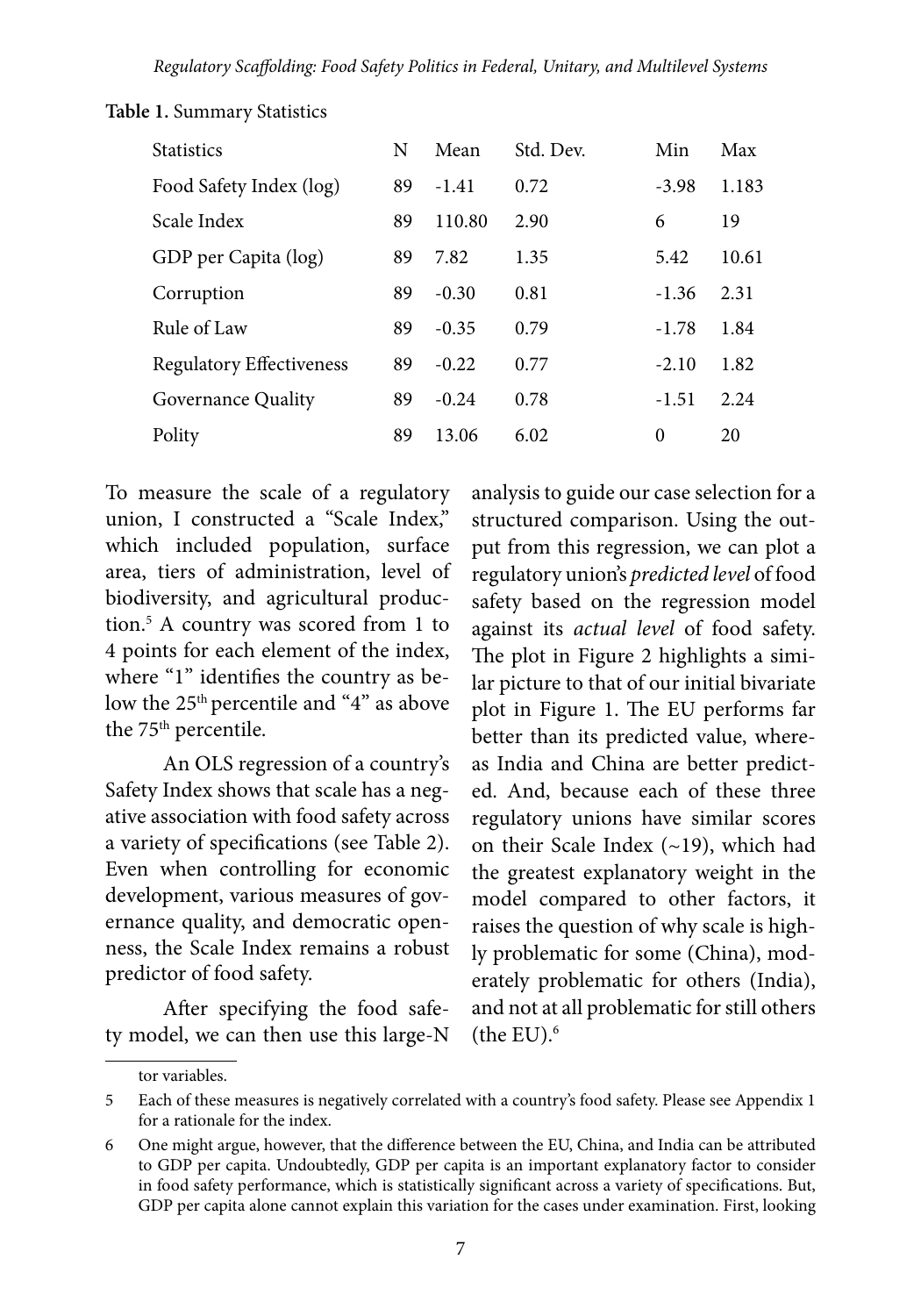| Table 2. OLS Coefficients for Nested Design |
|---------------------------------------------|
|---------------------------------------------|

| <b>OLS</b><br>Scale Index        | Model I<br>$-0.11***$<br>(0.02) | Model II<br>$-0.12***$ $(0.02)$ | Model III<br>$-0.11***$<br>(0.03) | Model IV<br>$-0.12***$ $(0.02)$ |
|----------------------------------|---------------------------------|---------------------------------|-----------------------------------|---------------------------------|
| GDPpc(log)                       |                                 | $-0.73$<br>(0.62)               | 0.20(0.97)                        | 0.41(0.98)                      |
|                                  |                                 |                                 |                                   |                                 |
| GDP-<br>$pc(log)^2$              |                                 | $2.01^{**}$ (0.62)              | $2.59***(0.71)$                   | $2.77***$ $(0.74)$              |
| Corruption                       |                                 |                                 | 0.24<br>(0.26)                    | 0.22<br>(0.26)                  |
| Rule of Law                      |                                 |                                 | $-0.47(0.28)$                     | $-.47(0.28)$                    |
| Regulatory<br>Effective-<br>ness |                                 |                                 | $0.52^* (0.22)$                   | 0.44(0.23)                      |
| Governance<br>Effective-<br>ness |                                 |                                 | $-0.47(0.27)$                     | $-0.44(0.27)$                   |
| Polity score                     |                                 |                                 |                                   | 0.01(0.01)                      |
| Intercept                        | $-0.27(0.34)$                   | $-.14(0.25)$                    | $-0.27(0.26)$                     | $-0.42(0.30)$                   |
| Adjusted<br>R-squared            | 0.19                            | 0.27                            | 0.31                              | 0.31                            |
| $n =$                            | 89                              | 89                              | 89                                | 89                              |
| *= $.05;$ **= $.01;$ ***= $.001$ |                                 |                                 |                                   |                                 |

As discussed previously, a reasonable first step in theory building about governing in large-scale contexts is to consider a country's MGF. The model is used to justify the case comparison, and should not be viewed as a comprehensive modeling of the correlates of food safety. Lieberman (2003, 2005) notes that a nested analysis is an iterative process between model testing

at the added-variable plots of GDP per capita, the EU and to a lesser extent India and China are still significant outliers with respect to their provision of food safety (Appendix 2). Second, India still outperforms China in terms of food safety despite its lower GDP per capita. Third, when using a basic measure of relative importance developed by Silber et al. (1995), scale is found to contribute more to the variation in the dependent variable than GDP per capita in Model 4.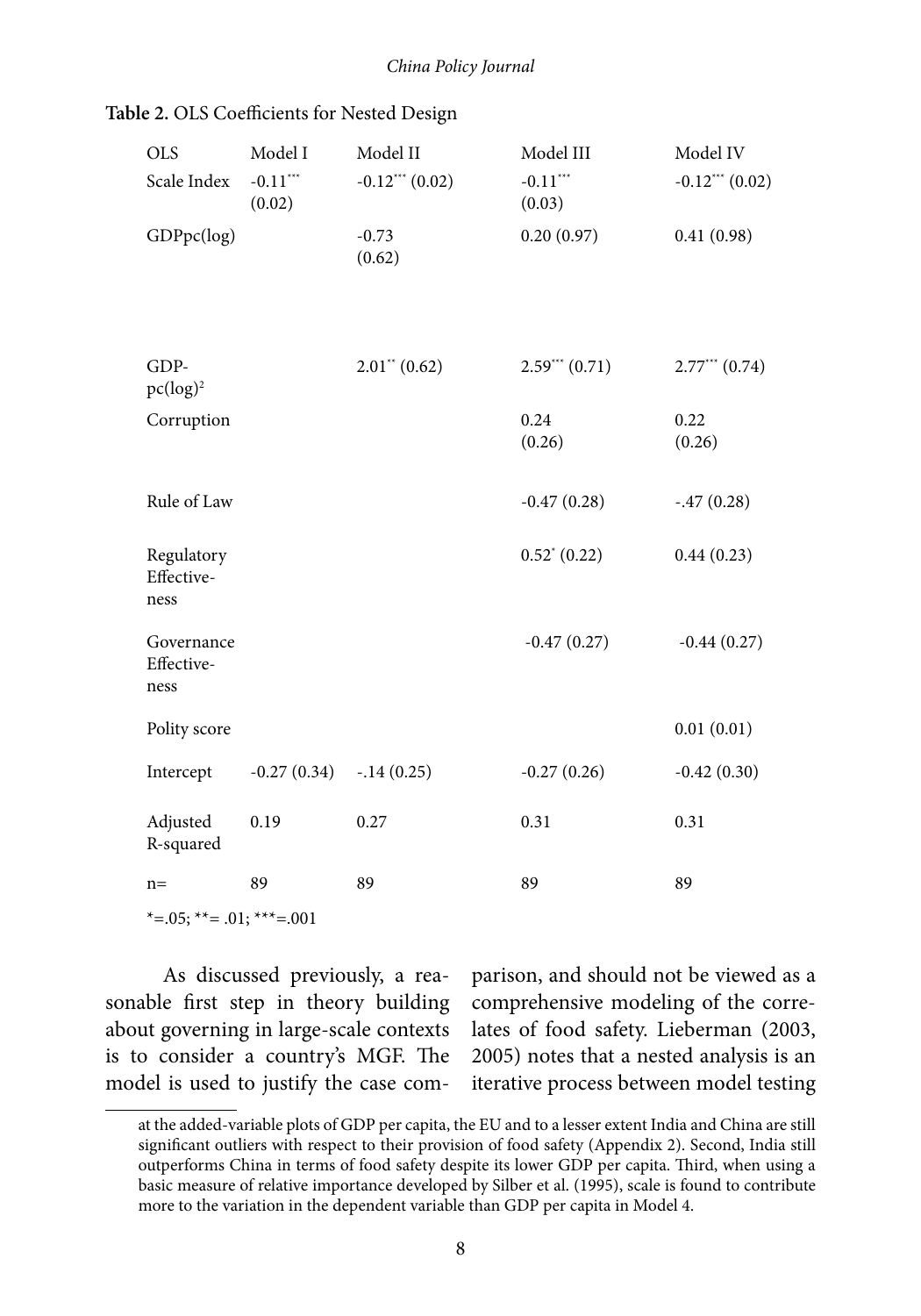

*Figure 2.* Structured Comparison Case Selection Plot

and model building. For a model that emphasizes the importance of scale relative to a number of other predictors, we seek to examine the causal mechanism—in this instance, the regulatory politics that result from the overarching MGF—to help us understand why scale is problematic for some countries and not others. The next section analyzes the EU's multilevel system, followed by India's decentralized federal system, and then China's fragmented unitary system. The United States' centralized federal system is then explored as another contrasting case.

## **The European Union Multilevel System**

The EU's food safety system operates according to a multilevel governing logic. The system is erates according to a multilevel governing logic. The system is

credited with being one of the strongest regulatory systems in the world in terms of responsiveness, regulatory stringency, and the low incidence of mass food contaminations (Vogel 2012). Experts claim that the EU has "solved the problem of scale" by employing a regulatory framework of multilevel governance (Alemanno 2011). One would expect that bureaucratic politics in the EU food safety system would be severe because of the size and complexity of its food market, in addition to the constant jockeying of influence between the EU's commissions and its twenty-eight member states. Despite these challenges, the EU has successfully avoided the more debilitating types of regulatory politics plaguing other systems.

The genesis and framework of the EU's multilevel governing system could be understood to be a structured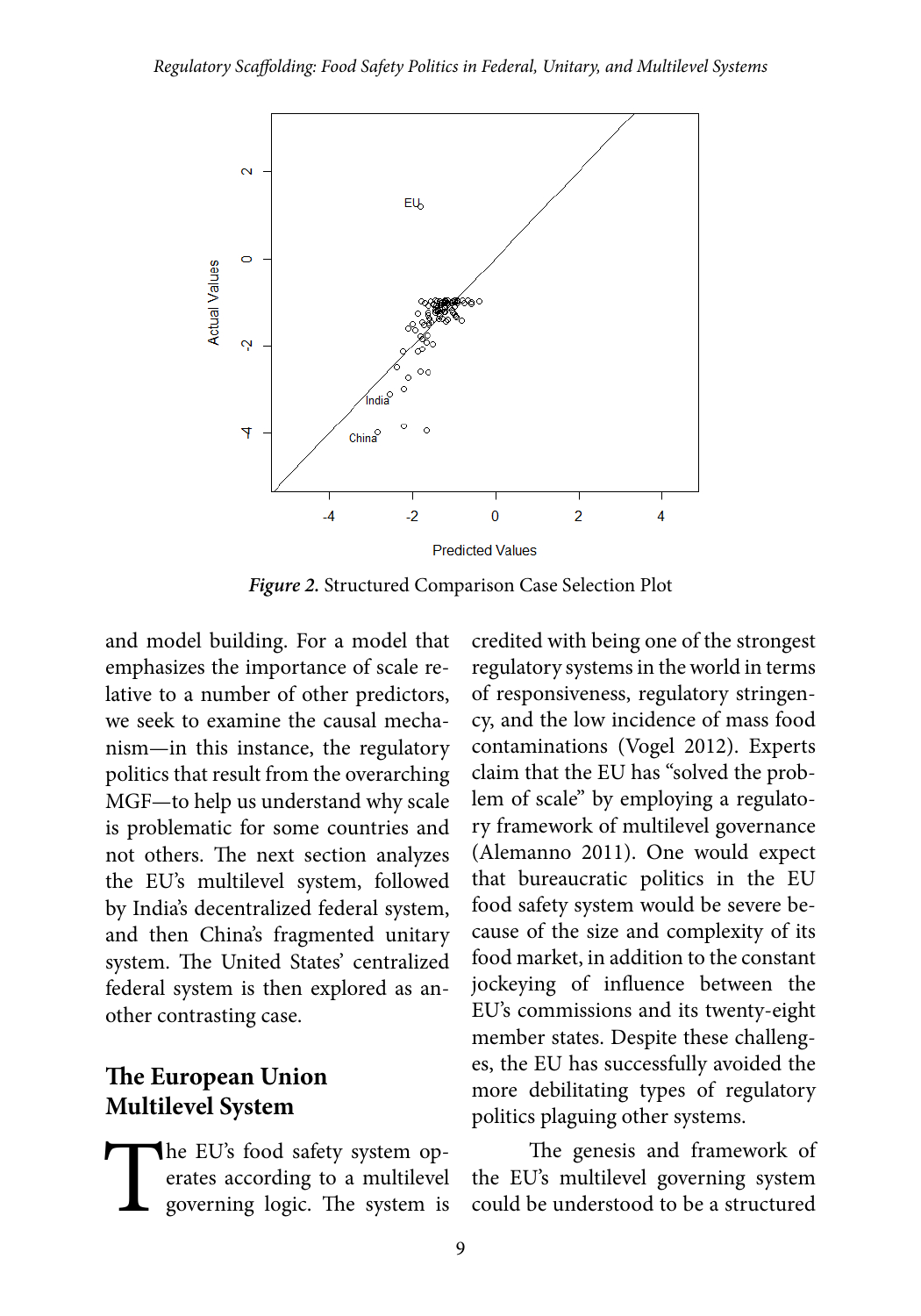response to the fundamental problem of scale in governance. The EU case highlights how frequent food safety challenges emerging from conflicts arising from food safety policies and the prevailing MGF, and a lack of clarity in terms of its horizontal and vertical relations ultimately led to a fundamental restructuring of the MGF.

#### *From Decentralized to Multilevel Integration*

Initially, the lack of a clear template for regulatory integration in the 1960s led to substantial conflict between member states and the evolving European system of regulatory governance. At the outset, European Commissions were primarily focused on eliminating obstructions to market integration, not food safety. Member states, however, were more concerned with protecting their own standards, regardless of the consequences for market integration. In some instances, member states would deny regulatory equivalence to other member states. And, because EU harmonization of food safety laws required a unanimous vote, attempts at building a fully integrated food safety system were stymied. By the 1970s, food safety standards across member states had developed into serious barriers to intra-European trade, and were often used as a pretext for protectionist behavior.

The establishment of a key guiding principle of the EU's integrated, multilevel regulatory system, "mutual recognition," provided the basis for a macro-governing solution to the paralyzing bureaucratic conflicts that had emerged. In 1979, the European Court of Justice ruled on the now famous *Cassis de Dijon* case concerning the use of food safety as a non-tariff based barrier to trade. The European Court of Justice ruled that member states can only insist on different standards if they can demonstrate that the divergence satisfies an urgent need.

Following the ruling, member states were required to adopt a policy of mutual recognition of their food safety regulations. The resulting system created a clear template for how the regulatory systems of member states relate to one another—that is, a product deemed to be safe for circulation by one member state should be considered safe by all (Ansell and Vogel 2006). This basic principle of mutuality enabled the creation of an internal market for food products while preserving the national regulatory traditions of each member state. In effect, the mutual recognition mechanism preserved the primacy of the member state but also created a framework by which European authorities could adjudicate food safety conflicts.

The emphasis on mutual recognition, however, limited the authority of European actors to take regulatory action as food safety problems began to emerge at the European-wide scale, as was the case in the *bovine spongiform encephalitis* (BSE) outbreak in the 1990s. And, because of the primacy of the member state in the European food safety system, from 1986–2000, the EU was not able to introduce legislation to manage the risk of BSE because member states blocked reforms (Krapohl 2007). British interests dominated the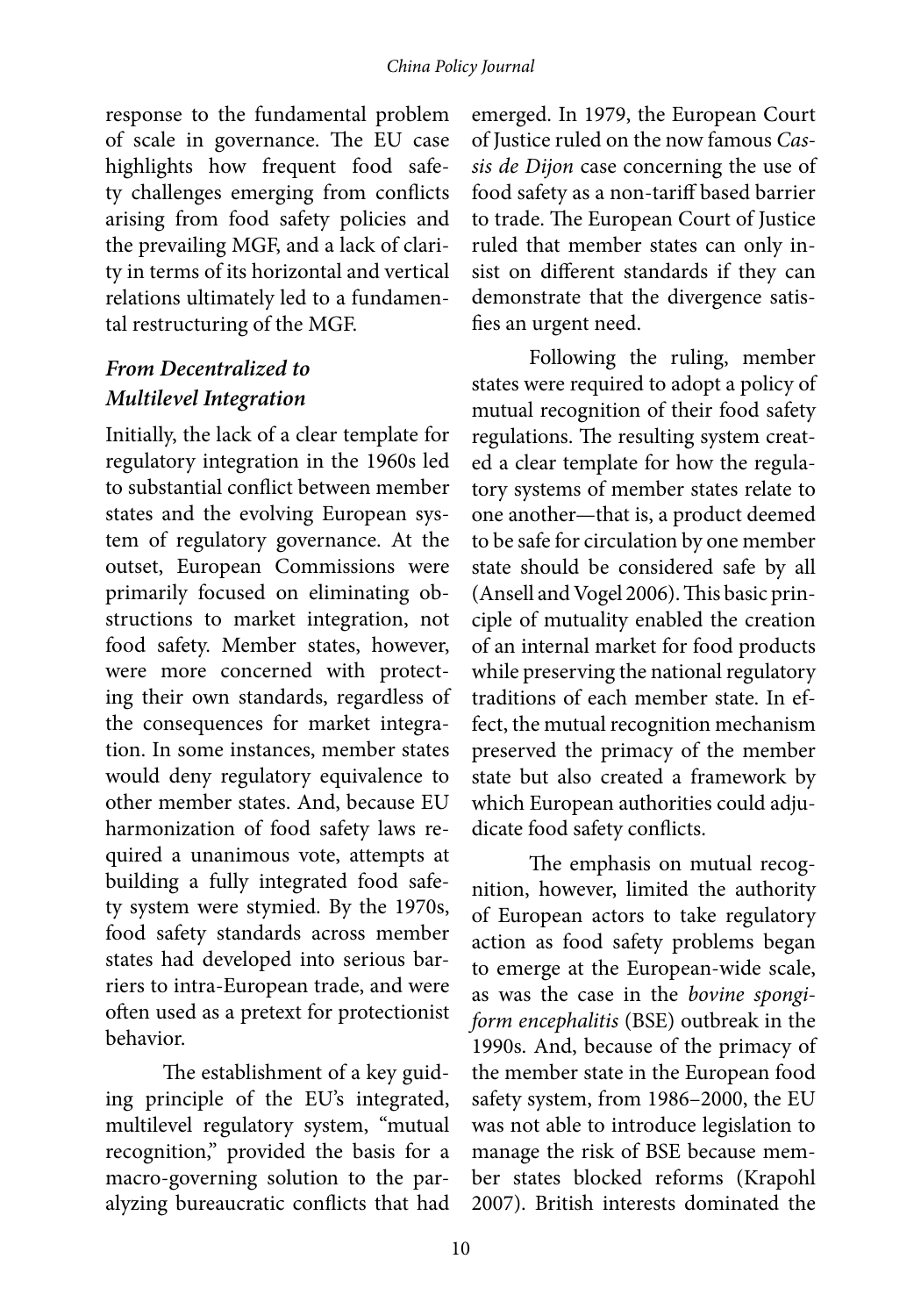Scientific Veterinary Committee at the European level and played down risks of BSE for human health (Krapohl 2007). By the time the UK government announced the presence of BSE in its livestock in 1996, the European public experienced a collapse in trust in regulatory authorities (Ansell and Vogel 2006). A new committee was then established in the form of the Scientific Steering Committee, but regulatory proposals were still blocked by member states. BSE's Europeanization highlighted the need for a new MGF.

## *How to Preempt Conflict and Integrate Governance*

The development of food safety controls at the European-level required a renegotiation of governance processes, and was reflective of new multilevel measures taking place in other policy arenas. As a matter of jurisdiction, the EU recognized the fundamental importance of various traditions in food safety and provided substantial leeway for member states to develop their own systems and participate in decision-making at the European level.

In effect, the multilevel system clarified vertical and horizontal relations within the regulatory union. The EU developed a baseline food safety law that highlighted broad principles by which member states were to develop their own national food safety systems. Member states still retained the right to manage food safety, but they also had to comply with a more comprehensive bill on general food regulations. The newly established Directorate General for

Health and Food Safety (DG SANCO) in 1999, which was placed in charge of implementing EU food safety laws across Europe, ensured standardization by auditing member states and examining whether their national statutes were in compliance with EU food safety laws. In emergency situations, DG SANCO was given the authority to intervene in member state systems and force recalls. However, this authority is only invoked in highly specific instances against a particular product, or geographical area. The European Courts of Justice also adjudicate between European and member state interests in food safety.

Europe watchers assert that the EU is still in the beginning stages of multilevel governance. Institutional compromises have led to only partial solutions that address food safety differences between authorities at different levels (Ansell and Vogel 2006). The balance of power between European and member states is still in search of a jurisdictional resolution. Some observers speculate that as the authorities at the European level gain power at the expense of member states, member states may begin to challenge the legitimacy of the EU food safety system. But, thus far, the EU's multilevel framework has successfully mitigated bureaucratic politics in food safety by providing clear institutional forums for regulatory actors to respond and reform the prevailing MGF. It is an exemplary case of how tensions between regulatory actors and the prevailing MGF can be productively resolved and lead to positive food safety outcomes.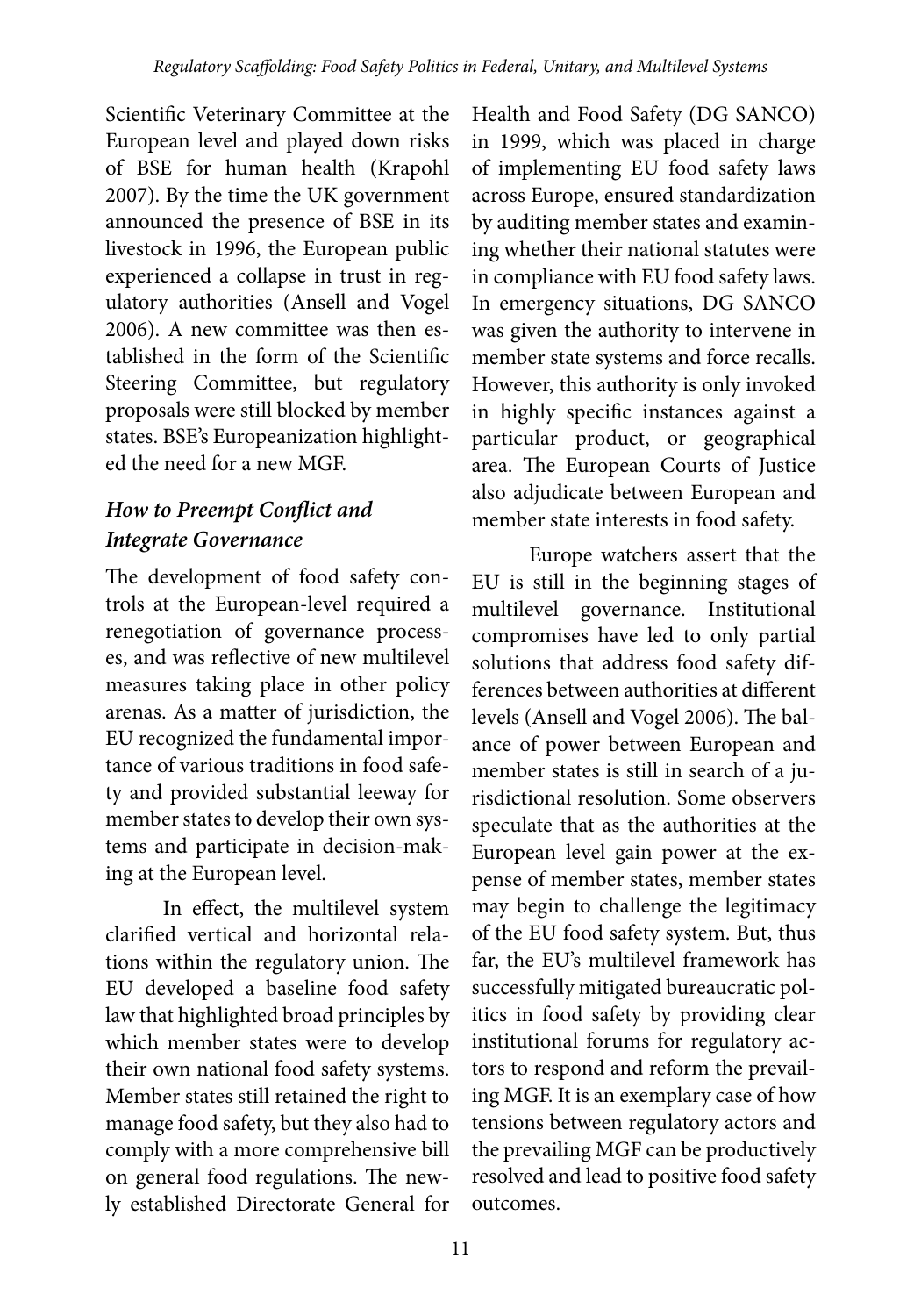## **India and Decentralized Federalism in Food Safety**

**Regulatory politics in India's food safety system are more problemations** are embedded in a decentralized safety system are more problematic. India's food safety institufederalist framework in which the state government plays the dominant role in solving food safety problems. As the central government in New Delhi sought to re-assert itself in food safety—that is, challenge the overarching logic of the MGF—state resistance has led to severe bureaucratic politics.

## *The Development of a Decentralized Federal System*

India's federal system was originally established as a highly centralized system of governance. Prior to the 1990s, states exercised far less power relative to the center: India's governmental revenue collection system was managed entirely by the central government, state boundaries could be redrawn by simple majority of parliament, and presidential rule gave New Delhi the right to dissolve state governments during perceived crises (Parikh and Weingast 1997). It has been broadly observed that the guiding logic of the system was that a strong central government was needed to prevent destructive interstate disputes and to address regional inequalities (Parikh and Weingast 1997).

Beginning in the 1990s, the MGF changed as states began to exercise primary authority over industrial and economic policies (Sinha 2005). In 1994, the Indian Supreme Court set limits for presidential rule, which effectively prevented centralized action from New Delhi (Manor 2001). Local governance was also strengthened with the establishment of Panchayats and other municipal bodies, which created new political resources at the local scale (Mitra 2001). This new framework has led to "creative management" between center and localities dependent on carrots and sticks (Manor 2001). The bargaining system is not equal for all states, with some receiving extensive privileges from Delhi and others less extensive privileges, complicating vertical and horizontal relations (Sinha 2003).

India's food safety system in the 1990s was highly fragmented at the national level. During this period, food safety regulations were scattered over eight different acts of parliament and involved four different ministries (Jha 2013). These enactments and operating procedures were meant to complement and supplement each other in order to achieve total food safety and quality standards, but, instead, led to an overly complex regulatory system (Palthur et al. 2009). In 1998, a new food safety bill was proposed that repealed conflicting acts and orders, defined standards, accredited laboratories, and established a licensing system for food businesses (Umali-Deininger and Sur 2007).

A complex web of controls below the federal level impeded the jurisdictional integration of states into a common framework of governance. All agricultural commodities were required to be sold through wholesale markets controlled by state governments. In 2005, there were eight hundred regulated markets in the country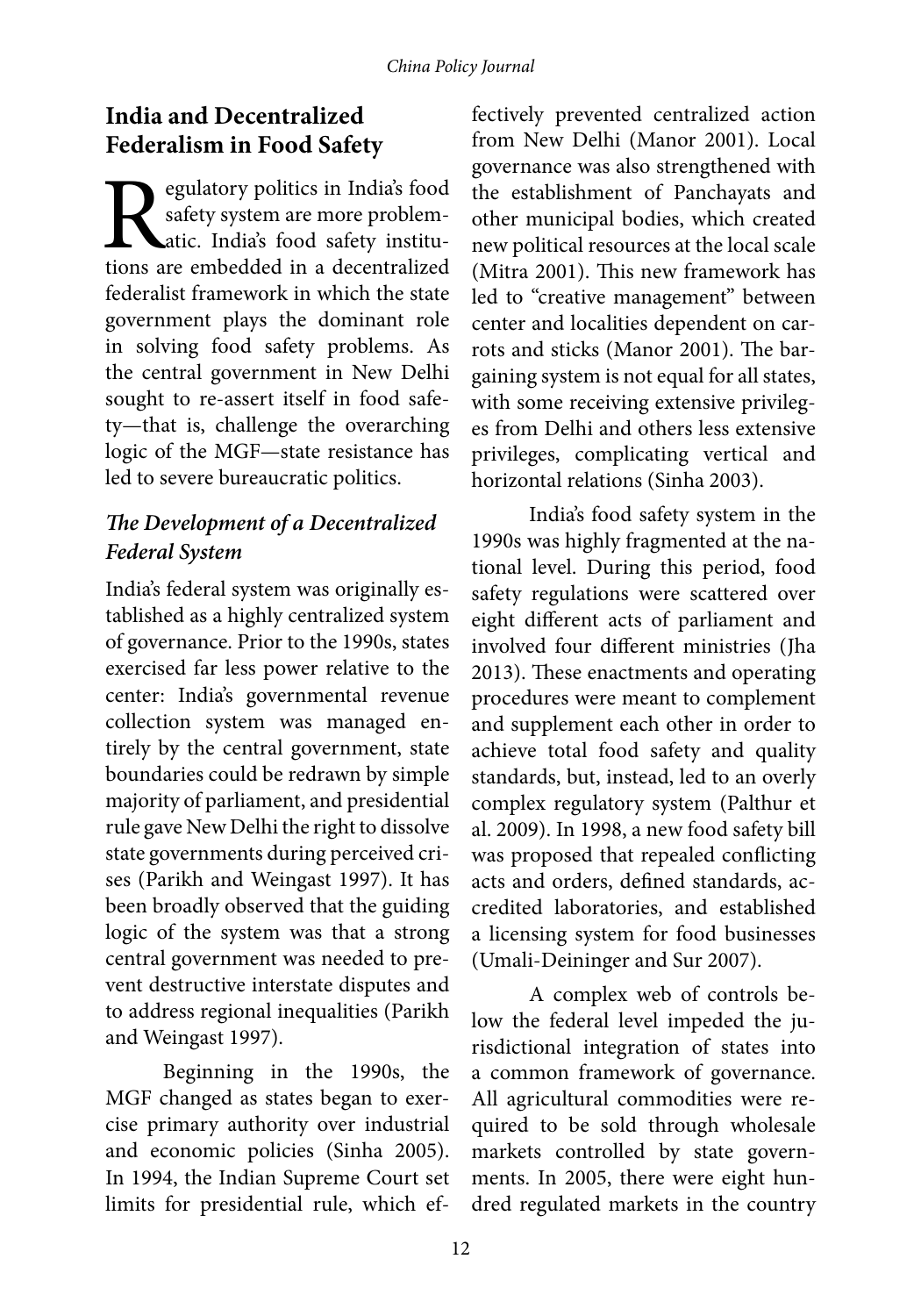(Umali-Deininger and Sur 2007). In addition, laws restricting the processing of certain commodities to small-scale workshops led to highly fragmented markets. The unintended consequence of these regulations created significant legal barriers to developing a coherent regulatory system at the national level.

Pressures for further food safety reforms erupted in the early 2000s following a major soft drink scandal involving Pepsi and other distributors who had used contaminated water in their products. In 2006, the Indian government moved forward with a fundamental restructuring of the system. At its helm, the federal government established the Food Safety Standards Authority of India (FSSAI), which was to serve as the single point of contact for all regulators in the system, shifting food safety governance to the national level. The FSSAI was to provide scientific advice and technical support for central and state governments, create an information network, and establish standards for the country (Palthur et al. 2009). The agency ambitiously declared, "the act aims to establish a single reference point for all matters relating to food safety and standards, by moving from multilevel, multi-departmental control to a single line of command" (FSSAI ACT).

## *Conflicts between the FSSAI and the Macro-Governing Framework*

Implementing a centralized food safety governance system in the context of India's decentralized federalism has created a number of challenges. First, the federal structure lacks clear linkages to state regulatory machinery, creating

problems for the system as it attempts to coordinate food safety interventions. Second, a tradition of center-state bargaining encourages states to bargain for exemptions to food safety laws developed at the national level, thwarting attempts at standardization to govern food safety for the country as a whole.

As the new food safety system was implemented in 2011, significant contestation over regulatory authority emerged between the federal and state governments. Despite the move towards a "single line" command system, the FSSAI was highly dependent on sub-national acquiescence. The new food safety act requires state governments to establish food safety systems at the state level. A state food safety commissioner then designates officers at the district level and food safety officers at the sub-district level (Dhar 2012). Although the FSSAI created a forum at the national level in the form of a central advisory committee with state representation to monitor implementation of the law, many states felt disenfranchised by this new system. As a result, through 2012, several states were still not in compliance with the law. Kashmir had not appointed a commissioner or implemented new food safety regulations (More 2012). Maharashtra challenged the new FSSAI in a Bombay High Court, arguing that it was the prerogative of states to legislate on alcohol, and that there were already state laws governing the manufacture and sale of liquor (Ghosh 2012). In Kerala, the state government asserted that a resource crunch, staff shortages, and lack of infrastructure made it impossible to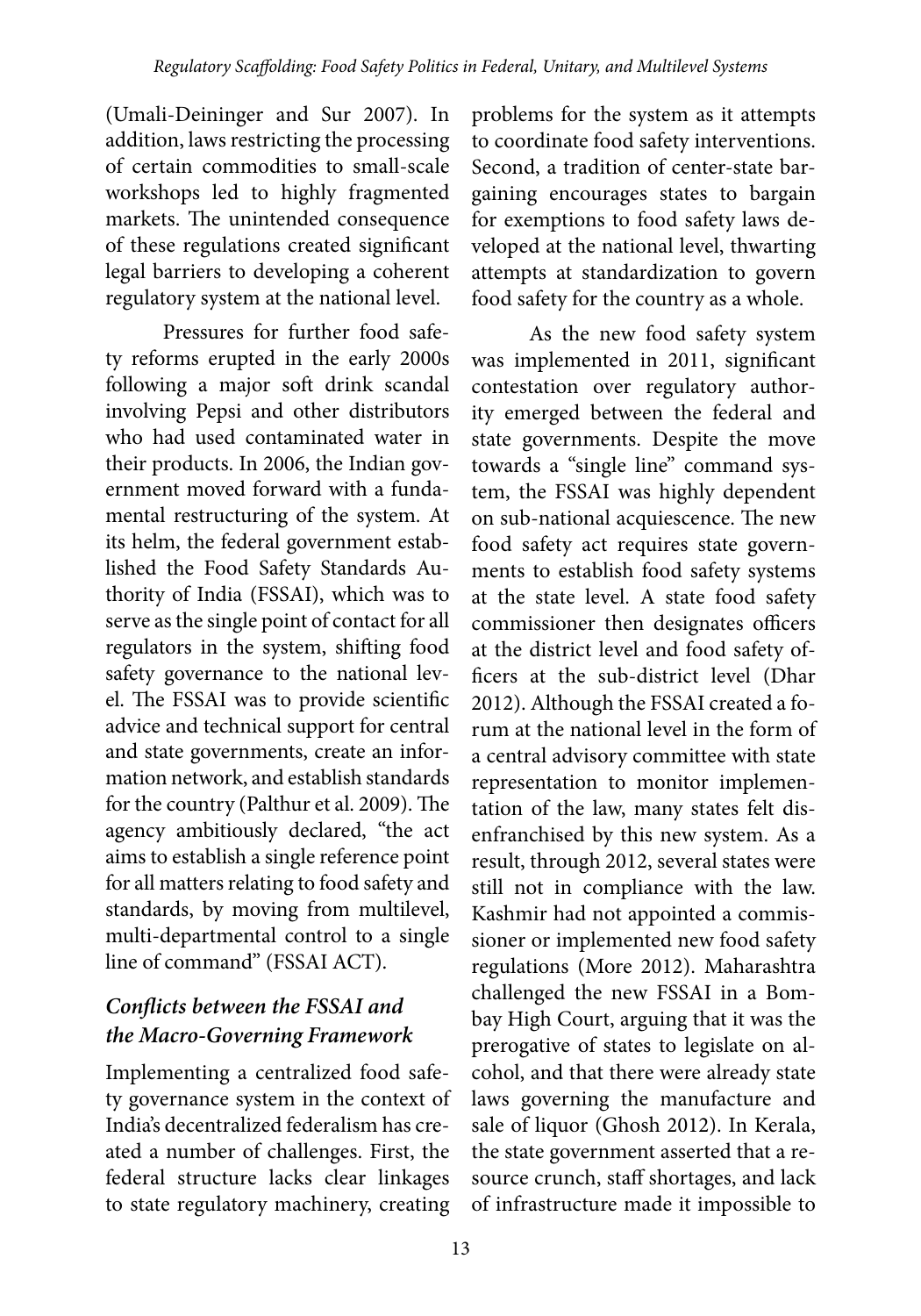implement the new food safety provisions (Nair and Antony 2012).

Federal attempts to re-assert control over states failed. In a letter to the states, K. Chandramouli, the FS-SAI Director, implored governments to implement the new laws quickly (Dhar 2012). State governments rejected federal authority in food safety across the board. For example, in 2012, state governments spoke out against an FSSAI audit report on milk adulteration, denying the severity of the problem in their own regions. By 2014, states still had not established food safety tribunals as required by the law. The FSSAI chastised state food safety officials for failing to implement the law and insisted that states should learn from other states in compliance with the law (Singh 2014).

State governments, producer associations, and traders have argued that the new federal-led food safety system benefitted large-scale multinationals over local food producer networks, and unfairly favored food safety knowledge developed by transnational players. New laws requiring the licensing of all food vendors and small businesses have been criticized as "impractical, undemocratic, and dictatorial" and as a "mere copy of food safety laws prevalent in developed countries" (Sharma 2012). Merchants associations rallied at protests across nineteen states, asserting that new food quality standards were based on US and European laws and did not account for local climactic differences and the significant soil pollution that has occurred since the 1950s (More 2012). In Tamil Nadu, the Madras High Court also sided with the Tamil Nadu Hotels Association, which argued that the commissioner of Tamil Nadu did not have the right to enforce provisions of the new law (Parekh 2012).

The allegations of state governments were not necessarily unfounded concerning the new law's lack of sensitivity towards the local level needs. The basic laws for the new food safety system were initially proposed by major players in the food-processing sector, who sought to reform India's overly complex system as a way to make the sector more competitive globally. In 2002, the Prime Minister's taskforce suggested that a major goal was to align Indian food safety with new international standards.

India's decentralized federalism poses significant problems for the establishment of a centralized food safety system. Reconfiguring the food safety system toward the federal level has led to significant contention. State governments in India have challenged the authority of the FSSAI in terms of standards setting, licensing policies, and monitoring. The federal system in India, however, institutionalizes state representation in multiple forums, helping to structure the bargaining process. While states are engaging in obstructionist activity, at least they are using their power as a bargaining tactic to effect real change in national laws.

## **China's Fragmented Unitary System**

Thina's fragmented unitary<br>framework of governance, how-<br>ever, has engendered the fiercest framework of governance, however, has engendered the fiercest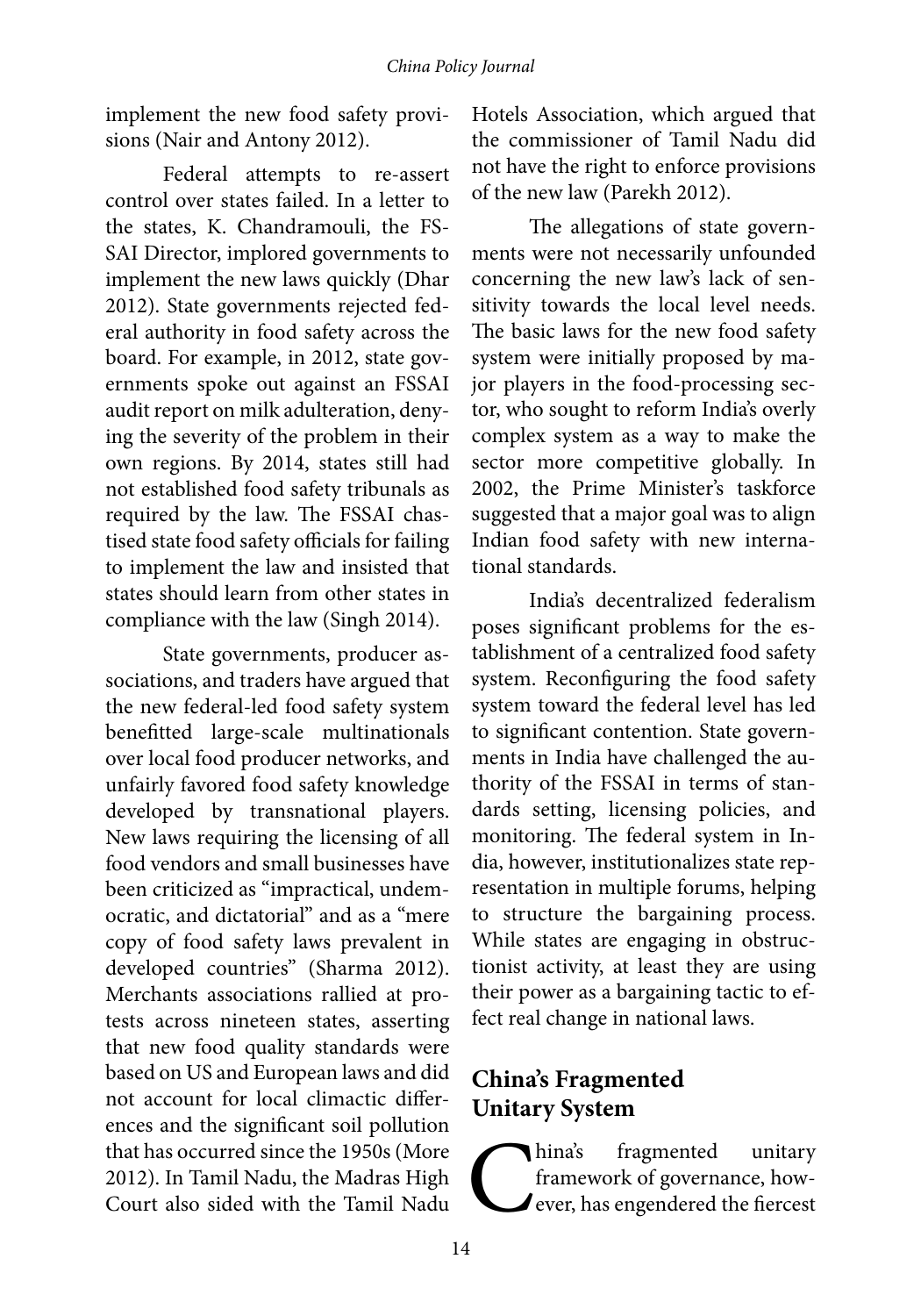regulatory politics throughout its food safety system, with dire consequences for food safety provision. Unlike Europe or India, China lacks a template for integrating governance across different levels of government. China is neither federal nor multilevel, but is a *de jure* unitary state in which state authority is vested in the central government and then delegated to local governments. In reality, the system is fragmented across various ministries and across different levels of government, often undergoing periodic waves of centralization and decentralization.

### *Macro-Governing Framework in Flux*

The lack of a clear, stable framework for vertical and horizontal relations has led to significant tensions in the food safety system. As authority constantly shifts from local to central, it shifts power relations, inhibits institution building, and complicates coordinated regulatory action. Policies developed at one level of governance are sometimes forced on systems at other levels, which operate according to different time frames, managerial practices, and knowledge generation processes, given their different scales of operation. There is no clear mechanism by which the interests of subnational units are communicated to governing systems at higher levels.<sup>7</sup> Unlike the United States, for example, which grants states with guaranteed policymaking powers and a clear legislative template for challenging federal policies, provinces bargain, evade, or fight with central authorities across a range of policy sectors.

This complex background of central-local relations has had a profound effect on China's food safety system. Beginning in the 1990s, central ministries, including the Ministry of Agriculture; Ministry of Health; General Administration for Quality, Supervision, Inspection, and Quarantine; and Ministry of Commerce, were in charge of various aspects of food safety. As new standards and rules were developed at the center, the implementation of these policies was delegated to local governments. However, owing to massive food safety scandals in the early 2000s, food safety authorities were then re-configured in 2004, with the new State Food and Drug Administration (SFDA) piloting a largely top-down food safety apparatus. The most recent reform involves the creation of a single super ministry, the State Administration for Market Supervision, which has been mandated to control food safety from the center through its local agencies. However, each new sequence of reforms has failed to clarify in practical terms how central and local governments are to function as part of a regulatory whole. In effect, we can observe how China's fragmented unitary MGF complicates the implementation of regulatory policies. The lack of clarity in vertical and horizontal relations in the MGF leads to severe coordination problems.

## *Regulatory Conflict and Confusion*

Cycles of centralization and decentralization generate significant tensions as the Chinese seek to build an integrated system. This lack of a definition of

<sup>7</sup> Tam and Yang (2005) provide a lengthy discussion of these problems.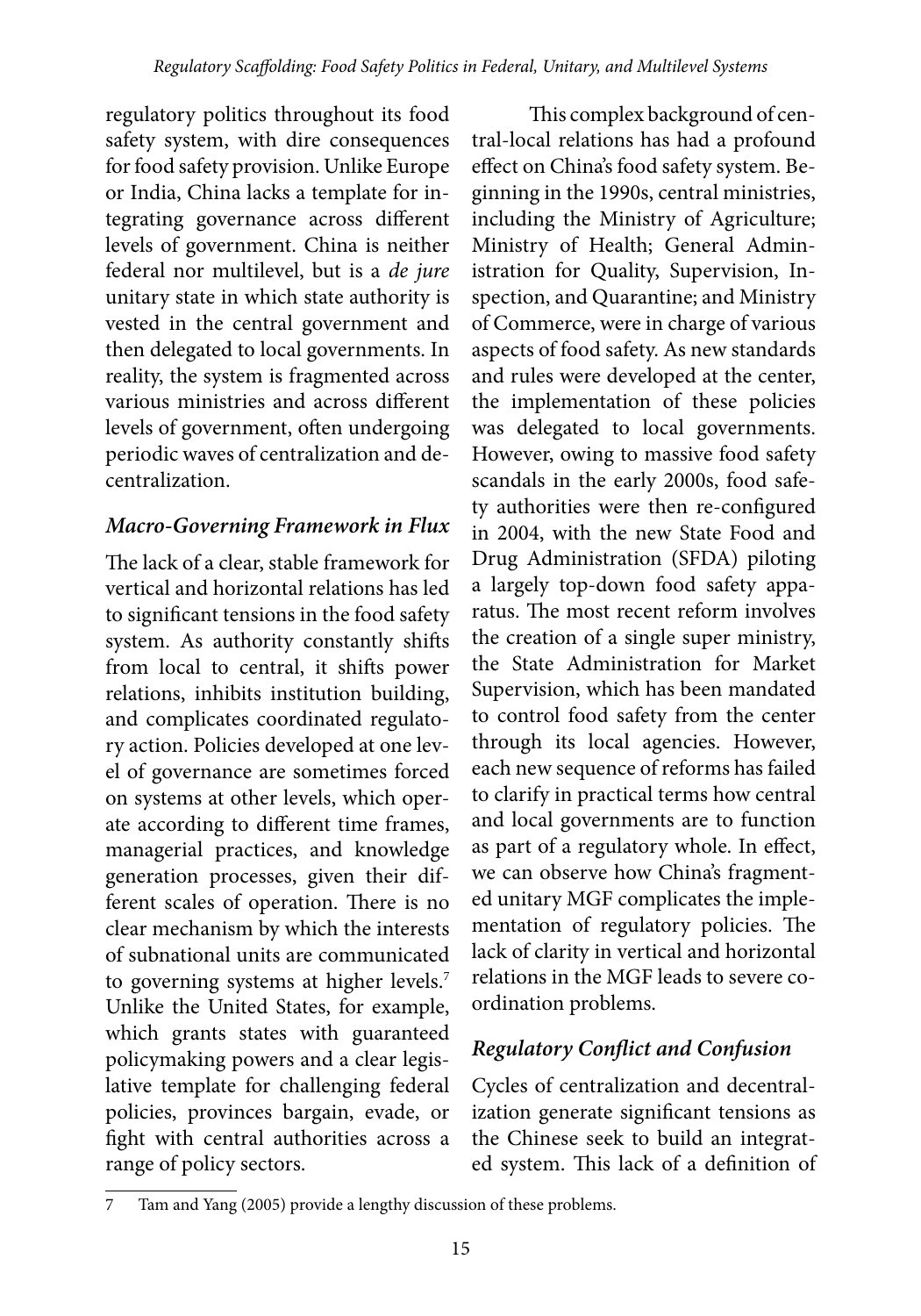#### *China Policy Journal*

which level of government should be placed in charge of implementing food safety rules, unclear horizontal regulatory relations, and a conflicting mix of initiatives have created significant problems. A deeper look at the use of coordinating bodies (a centralizing initiative) highlights the consequences of a loosely defined MGF for regulatory coordination.

Since the early 2000s, China has created several coordination bodies to establish centralized control over its fragmented food safety bureaucracy. In 2003, the SFDA was formed to coordinate China's food safety regulatory bodies by reinforcing hierarchical control and coordinating local food safety enforcement across multiple agencies. However, owing to a series of failures involving information flow, bureaucratic competition, and corruption, the SFDA was swept away in favor of other coordinating bodies.8 In 2007, the State Council formed a special committee to address food safety challenges led by Vice Premier Wu Yi. Then, in 2009, the Ministry of Health was designated as the new lead ministry in charge of coordinating regulatory activity. Later, in 2010, a National Food Safety Commission was established and led by Vice Premier Li Keqiang, which led food safety committees (FSC) established at each level of government to coordinate regulatory activities. This was followed by the China Food and Drug Administration (CFDA), which was created in 2013, and reports indicate that the

agency faced similar challenges in establishing its authority. Then, in 2018, massive state restructuring established the State Administration for Market Supervision.

Local regulators in China often contend that the centralization of food safety management through these coordinating bodies has the practical effect of disempowering local actors. This, they say, is unfortunate because it is local players who have the necessary knowledge to monitor production networks effectively. One specialist has put the point this way: "committees at the central level are not competent and are too far removed from the ground ... no one wants to take responsibility" (Interview 1). Husbandry officials in one county, for example, complained that few of the new Food Safety Committees (FSCs) understood the major risks involved in pig farming and have little experience in monitoring local distribution networks. Moreover, given the limited staffing of these FSCs, monitoring must still be directed by local agencies. One Chinese official asserted, "these guys have no idea what they are doing. They don't do any of the real regulatory work. They have to depend on the 20 other agencies involved in developing food safety." He then cited an example: "When the clenbuterol campaign started, they didn't do anything" (Interview 2).

Alienated local officials highlight how the lack of a statutory basis for the coordination bodies in food safe-

<sup>8</sup> The SFDA has struggled to coordinate the food safety system since its establishment. In 2007, the SFDA's head, Zheng Xiaoyu, was executed for corruption, which led to a reshuffling of the SFDA's portfolio. By 2008, the MOH had acquired much of the SFDA's former food safety roles.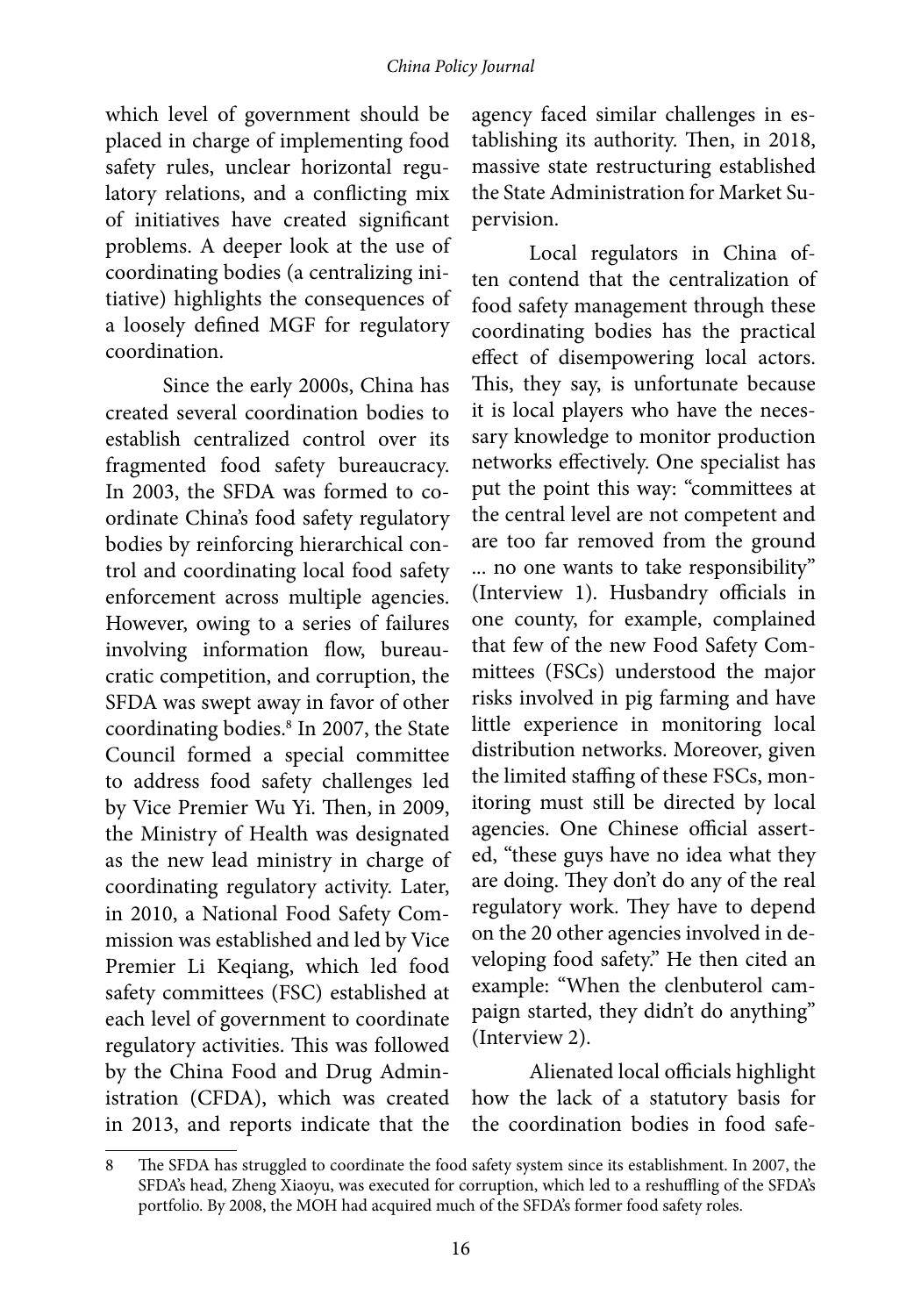ty further exacerbates tensions. New regulatory bodies have been formed, but none of the pre-existing agencies have written mission directives or detailed by-laws governing how to plan coordinated food safety regulation, interact with other agencies, and adjudicate conflicts between ministries and different levels of government (Balzano 2011). For example, when the new SFDA was developed, individual bureaucrats simply did not understand how to interact and redirect their workflows in the new system. A former director of the central-level SFDA described what happened this way: "It was frustrating because, of course, we have 'food' in our agency name, so people expect us to be in control, but no one listened to us. We took all the blame from the public, but were never empowered to do our job" (Interview 3).

The constant evanescing of power from center to locality has also complicated regulatory goal setting. During moments of crisis, the center often will direct food safety in a top-down fashion, only to then delegate regulatory control back to the localities when the issue is resolved. But officials complain that this leads to difficulties in handling day-today food safety activities. The ad hoc nature of campaigns contributes to regulatory uncertainty, as food safety goals are constantly changed. One official complained, "we are at a loss as to how to handle food safety, there are standards, but with campaigns, these might change or move on" (Interview 3).

In many ways, the Chinese food safety system highlights how broader

patterns of governance can limit the effectiveness of new food safety institutions. By most standards, China's institutional food safety reforms have been lauded by policy experts as steps in the right direction. However, a lack of a clear template of regulatory governance due to its fragmented unitary system has led directly to bureaucratic tensions that inhibit regulatory coordination.

## **Another Note on Federalism: The United States**

The United States is, of course,<br>another large and heterogeneous<br>polity that may lend compar-<br>ative insight in the development of a another large and heterogeneous polity that may lend comparative insight in the development of a more effective food safety regulatory regime in China. The US suffered from major food safety disasters in the early twentieth century, and even in recent years, scandalous microbial contaminations, such as the deadly 2008 salmonella-tainted peanut butter misadventure, continue to be uncovered in its food supply system (CNN 2008). However, the United States is considered to be generally recognized as safe by most experts. Food Sentry, Economist Intelligence Unit, and OECD studies rank the United States higher than India and China, but less safe than the EU.

In contrast to India, the US food safety system developed under a centralized federal framework in which the national level dominates policymaking to ensure safe food for its citizens. Federal governing bodies are involved in setting policy, coordinating regulatory inspections across jurisdictions, and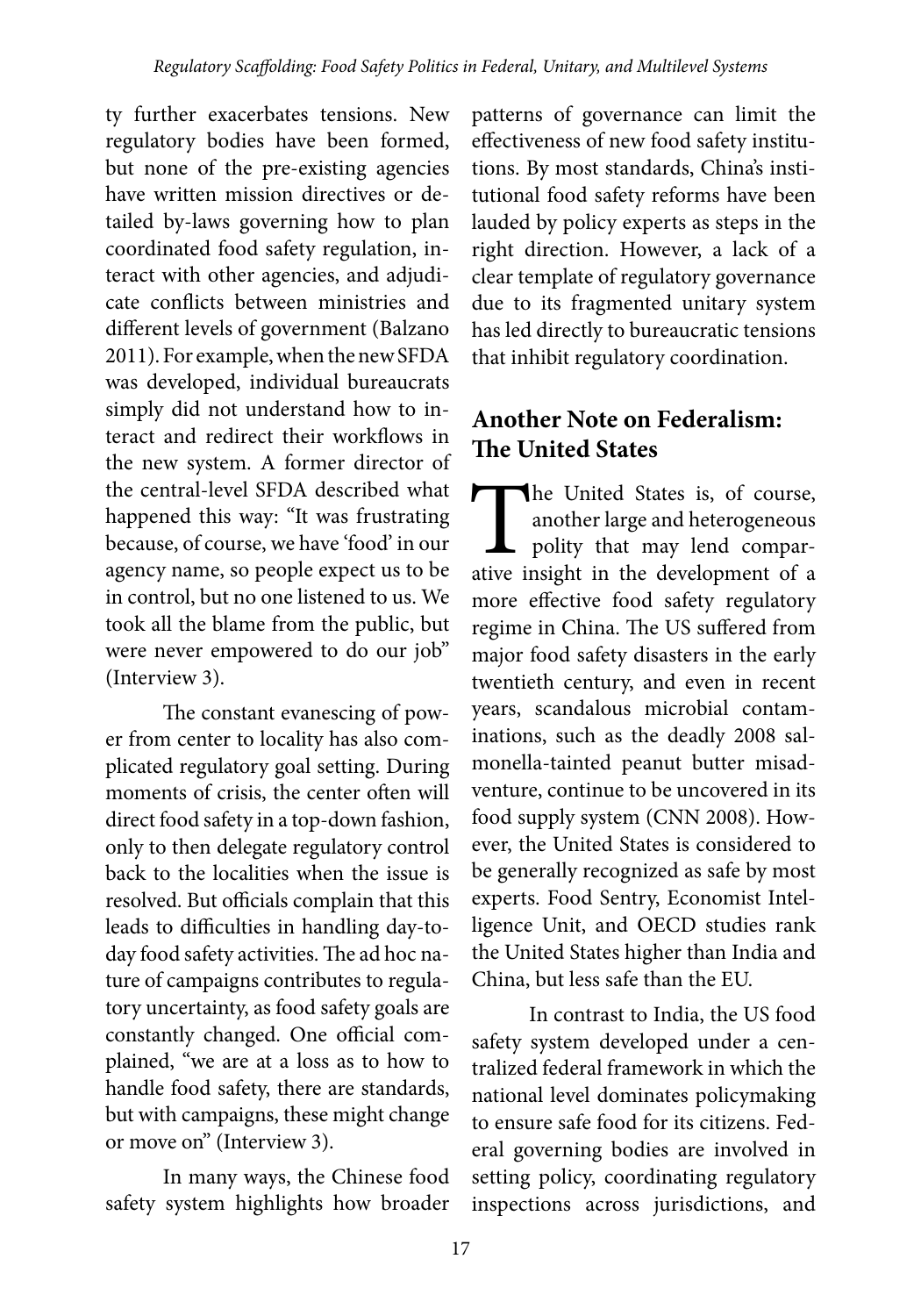monitoring food producers. States have largely acquiesced to federal control. The preponderance of US federal agencies involved in food safety is derived from the government's role in regulating interstate commerce. States play a role in the management of food safety for retail distribution and in eating establishments within their jurisdictions, and are permitted to devise state protocols, provided they are in line with federal guidelines.

#### *Operating in a Centralized Federal Framework*

The US food safety system is not without its problems, however. Despite clear federal oversight of the national food safety system, the federal level has long been criticized as being a highly fragmented system (Strauss 2011). In evaluating the institutional arrangements regarding site-based inspection and certification for the US, it is important to recognize that the US actually has (at least) two systems of food safety governance: a US Department of Agriculture (USDA)-led system and a Food and Drug Administration (FDA)-led system. Today, the FDA manages over 150,000 food facilities, 1 million restaurants, 2 million farms, and over \$10.15 billion USD of food imports (Strauss 2011). The USDA is in charge of over 6,000 large-scale slaughtering facilities. Food safety monitoring is also conducted by the Environmental Protection Agency, the Centers for Disease Control, and a host of other agencies.

Overlapping authority, scarce resources, and unclear regulations due to haphazard policymaking have led

to severe fragmentation at the national level. Like other regulatory systems, the US food safety system emerged as a response to crisis rather than as part of a comprehensive program. In the 1860s, the USDA was primarily focused on expanding production for the country's growing population. Following the publication of Upton Sinclair's *The Jungle*, the federal government moved swiftly to implement the Pure Food Act of 1906 and the Meat Inspection Act of 1906 (Endres and Johnson 2011). All food safety inspection was conducted primarily under the jurisdiction of the USDA until 1940, when the FDA was transferred to the Federal Security Agency. The split FDA-US-DA system then continued to develop, with the USDA acquiring primary jurisdiction over meat, poultry, and egg production, and the FDA focusing on seafood and processed foods. As other issues emerged regarding pesticide usage, environmental protection, and land usage, food safety portfolios were parceled out to other new agencies. The result of proliferating regulations and regulators was a highly complex regime at the federal level.

Since the 1960s, no national legislative committee or executive oversight body has been able to unify the US food safety system at the federal level. In 1977, a study led by Senator Ribicoff represented a federal effort to consolidate food safety under the FDA, but this initiative failed to produce concrete regulatory reform. An attempt to unify the system again in 1998 also proved unsuccessful despite evidence showing that the US system would be better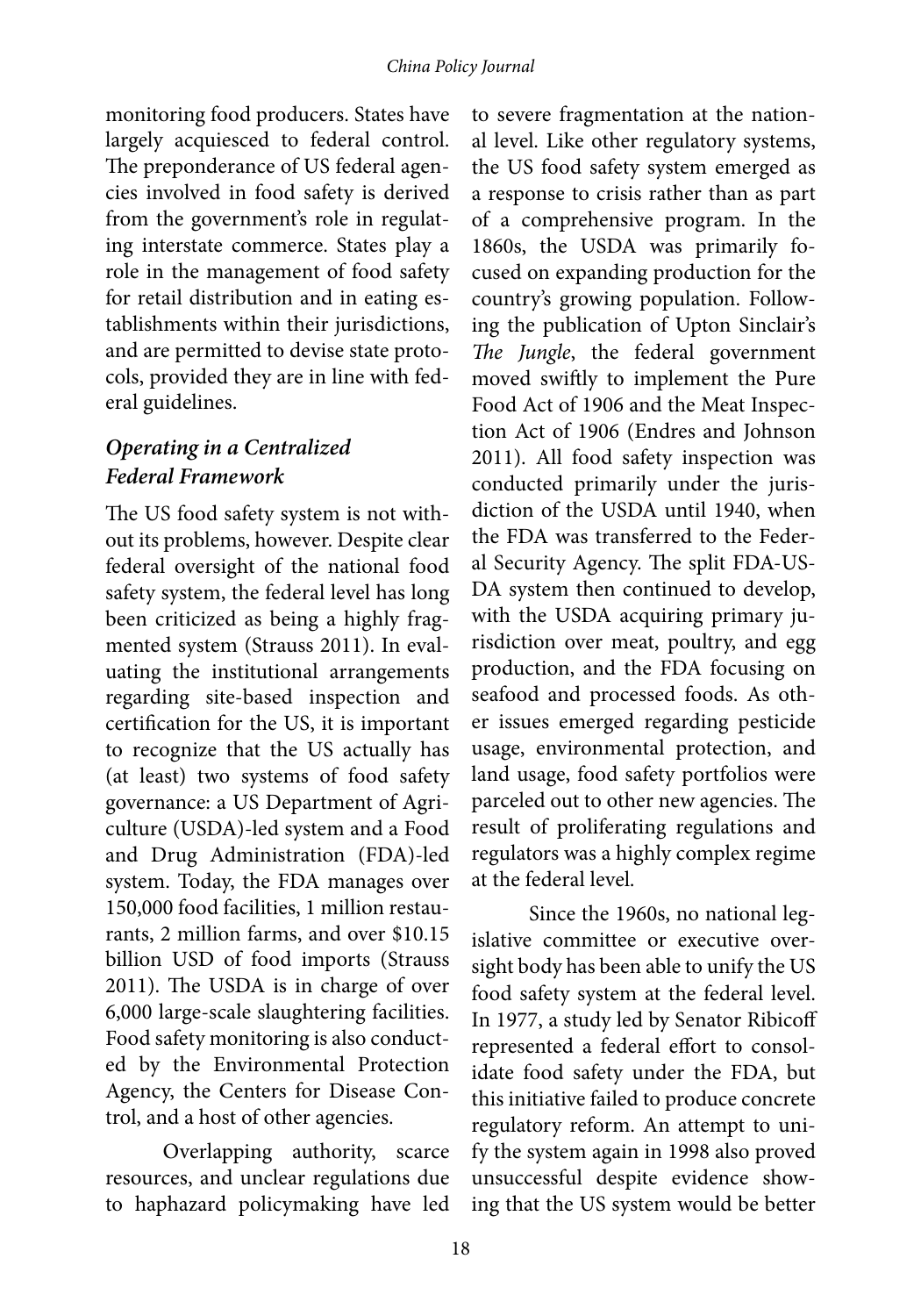served under a single central authority at the national level. The effort to develop a centralized, integrated system was constantly stymied by other interested parties who advocated a multi-agency coordinated system, citing the difficulties of implementing a single-agency model. Proponents of the multi-agency model argued that because both the USDA and FDA had developed independently of each other for one hundred years, it would require a multiyear implementation period to eliminate duplication, resolve turf battles, and harmonize differences in organizational culture (Pape et al. 2004).

#### *Integrating Governance*

Despite problems with fragmentation within the federal food safety system, and in direct contrast to the Indian case, the US system has relatively fewer problems in terms of federal and state relations, and state governments have largely acquiesced to federal dominance in food safety. The federal-state contracting arrangement, for example, helps coordinate food safety activities across multiple levels, leveraging system resources given their scale of governance. Each year, the FDA specifies a certain number of inspections that state inspectors conduct on behalf of the federal government. The federal government then audits state systems and certifies that they are capable of carrying out the federal inspection regimen. In this way, the federal government can standardize the implementation of policy, conserve its own resources, and better utilize state inspectors with better knowledge regarding local circum-

stances. The federal government also provides expert guidance on technical issues and standards through broad food codes for certain products (Taylor 1997).

Because of the historical presence of the federal food safety system at the state level, states have developed their systems to better integrate with federal standards and regulations. When states seek to develop their own protocols for food safety, they model their own inspection and monitoring systems on federal food safety policies. For example, twenty-five states operate USDA-approved meat and poultry inspection programs (Hammond 2004; Merril and Francer 2000). Safety standards are relatively similar from stateto-state, enabling interstate collaborative ventures, such as the Interstate Milk Shippers Conference. In this instance, a centralized federalist framework provides a clear framework within which governing systems at lower levels can coordinate with higher-level authorities.

Recently, persistent and wellpublicized food safety problems have again resulted in a push for a massive overhaul of the US regulatory system that has remained unchanged for almost thirty years. Concerns about the substantial influx of foreign food imports, the increasing frequency of widespread microbial contaminations, and weak monitoring standards in an ever-growing food production sector led to the enactment of the Food Safety Modernization Act of 2010. The new law now strengthens FDA control over food safety and preserves the primacy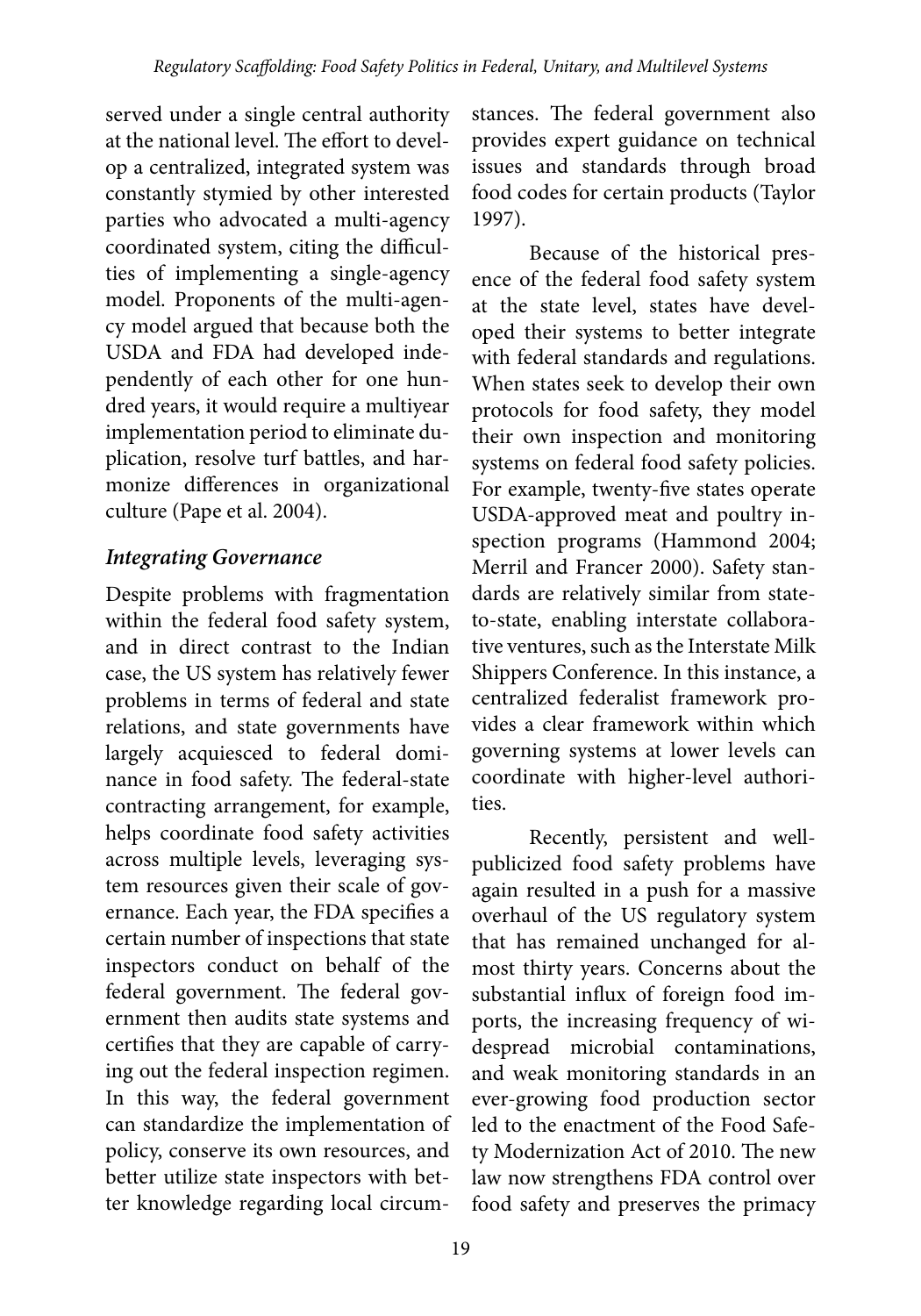of the national level in food safety regulation in the US. The new law substantially increases the power of the FDA in manpower, regulatory reach, and information collection. Specific provisions of the new law include a new FDA mandate to regulate all food safety measures from the farm level, establish hazard access critical control points in all food processing facilities, develop regulation for safe transport of food, and have immediate recall authority (Endres and Johnson 2011; Strauss 2011). State governments have largely accepted the expanded powers of the FDA, but have also requested that federal agents refrain from intervening in food safety matters of small-scale, local producers.

Critics of the US food safety system still contend that the new law does not address the fundamental question of coordination at the federal level. Debates about the merits of developing a unified agency persist (Hammonds 2004). However, in comparison to India's decentralized federalism, the US MGF provides a more congenial relationship between the federal and local governments, which can explain why the US has been more adept at managing the scale of its governance system.

## **Comparative Analysis of Four Regulatory Giants**

|                              | China                                                                                                                         | India                                            | US                                                                                                          | EU                                                                                            |
|------------------------------|-------------------------------------------------------------------------------------------------------------------------------|--------------------------------------------------|-------------------------------------------------------------------------------------------------------------|-----------------------------------------------------------------------------------------------|
| Macro<br>Framework           | Fragmented<br>Unitary                                                                                                         | Decentralized<br>Federal                         | Centralized<br>Federal                                                                                      | Multilevel                                                                                    |
| Interaction<br><i>Issues</i> | Unclear MGF<br>complicates<br>food safety<br>implementation                                                                   | Conflict with<br>prevailing MGF                  | Less conflict with<br>prevailing MGF                                                                        | Mediative<br>relationship                                                                     |
| Problems/<br>Conflicts       | Uncoordinated<br>policy and<br>poor institution<br>building due<br>to a mix of<br>centralizing/<br>decentralizing<br>policies | States resist<br>federal food<br>safety measures | States acquiesce<br>to federal food<br>safety system;<br>however,<br>fragmentation at<br>top creates issues | Initial<br>resistance to EU<br>overreach, but<br>accommodations<br>facilitated<br>integration |
| Food Safety<br>Coordination  | Lowest                                                                                                                        | Low                                              | Moderate                                                                                                    | High                                                                                          |

**Table 3.** Macro-Governance Frameworks Across Countries

The MGFs of the EU, India, China, and the United States have<br>important consequences for na, and the United States have important consequences for

each country's food safety development trajectories. The EU's multilevel model appears to be the most successful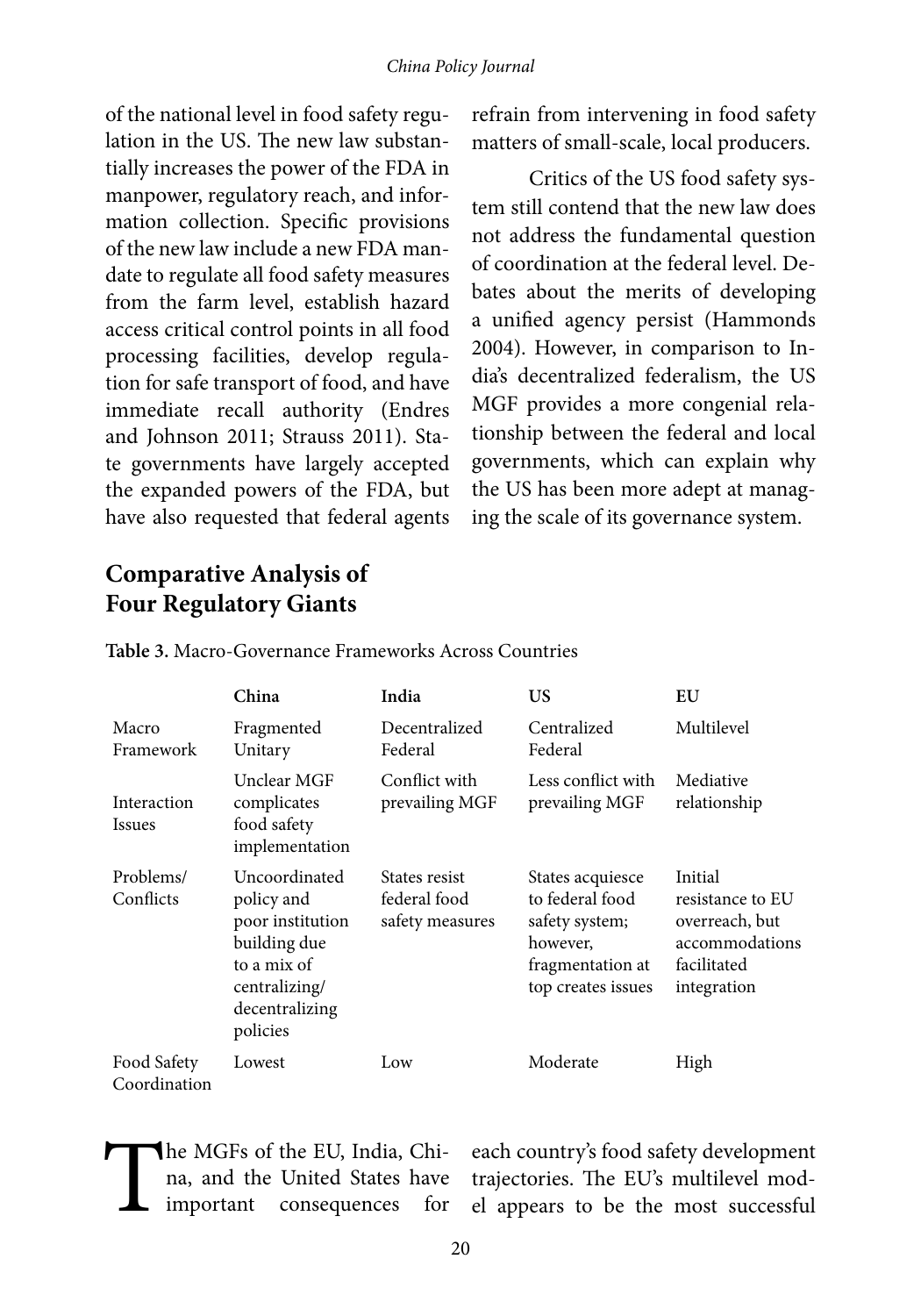in addressing regulatory coordination problems. Multiple forums facilitate negotiations about safety standards between member states and European authorities. In addition, jurisdictional clarity encourages the coordinated participation of governing communities operating at supranational, national, and regional levels. The centralized federal approach of the US to food safety provides a clear coordinating template for the entire system, with state governments converging on the federal view of food safety. India's decentralized federalist system is nominally centralized, but in practice, it is highly dependent on state governments for the implementation of food safety policies. Food safety policies developed by the federal government are unable to be implemented in governing systems operating at the sub-national level. However, resistance is still more constructive than obstructive, as states seek to actively amend the system in ways that are more amenable to their more parochial state-level interests. China's fragmented unitary system provides a weak template for coordinating governance among its regulatory institutions, leading to poor food safety outcomes.

Highlighting the MGFs brings into focus the interaction effects between food safety policies and their broader governing context. In the case of federal systems, federal legacies in food safety management matter. The United States secured the federal government's role in managing food safety at an early stage. State systems were co-opted into the federal regulatory system and federal field offices were established and

conducted much of the inspections. This early setup led to the accumulation of substantial local knowledge of food safety conditions and prevented significant anti-federal food safety politics from developing. This system contrasts with India's decentralized federalist system where state regulators had previously managed their own food markets independent of New Delhi. The imposition of the new top-down regime met with stiff resistance at lower levels due to a lack of familiarity with operating within the new regime or ability to do so. In the case of the EU, because member states had developed their own food safety systems, the EU had to actively incorporate views from member states and formally acknowledge the role of national regulatory systems. This form of multilevel accommodation is distinct from India's unsuccessful attempt to centralize food safety to the federal level without adequate state support.

In many ways, China's fragmented unitary framework is akin to India's decentralized federal approach to food safety governance. While central policy has long guided food safety regulation, in practice, local governments were in charge of managing food safety. In China, as in the case of India, the central government's attempts to centralize the system without clarifying vertical and horizontal relations has led to increased fragmentation.

## **Conclusion**

**Food safety regulators, policymakers, and technical experts have converged on a remarkably sim**ers, and technical experts have converged on a remarkably sim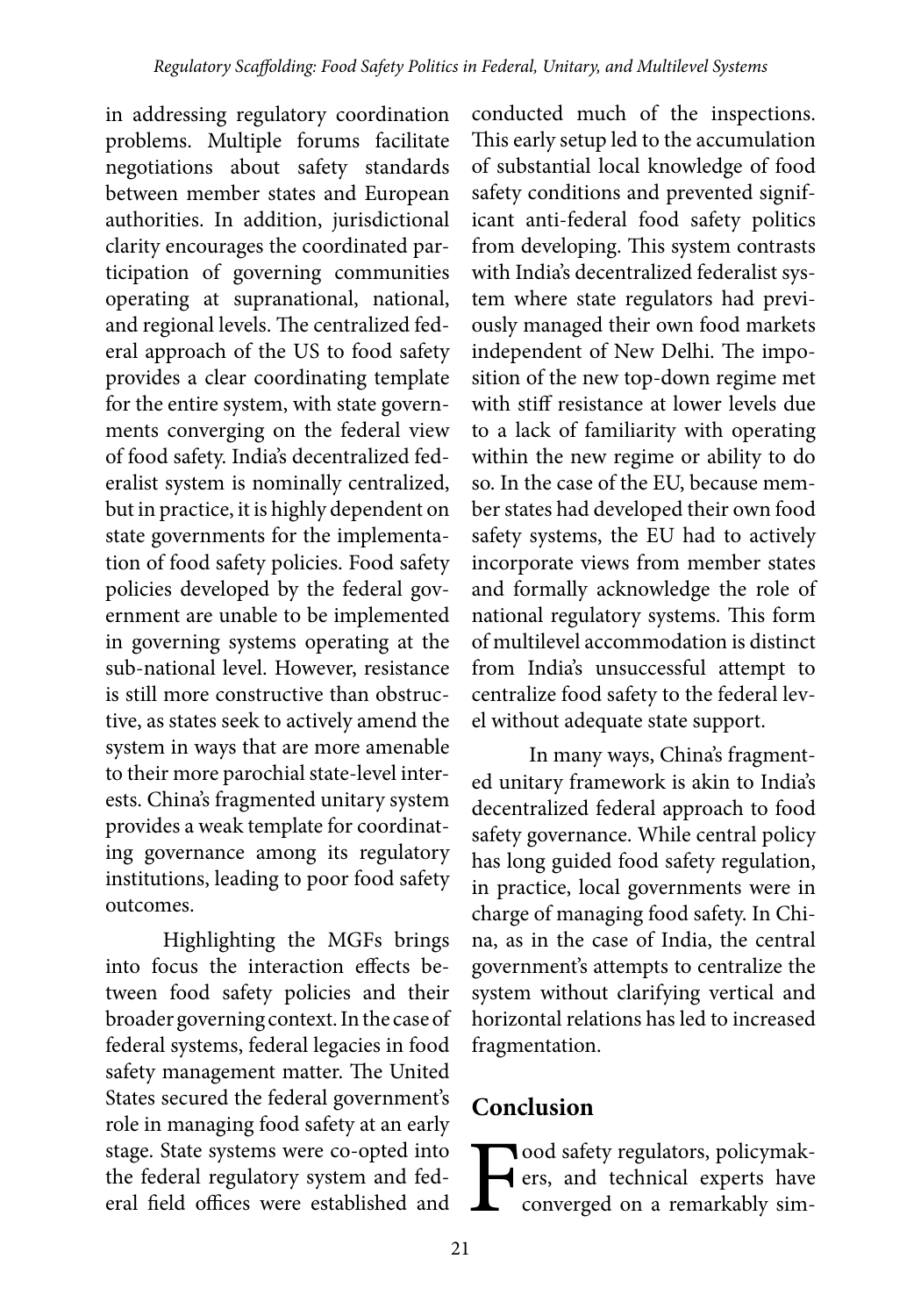ilar set of regulatory policy fixes for ailing food safety systems: (1) the enactment of comprehensive food safety laws, (2) the establishment of a national food safety agency, and (3) the implementation of multi-level monitoring and information collection systems. However, this article has shown how these regulatory institutions interact with broader MGFs and can lead to suboptimal outcomes. In some cases, a regulatory solution may conflict with the overarching logic of an MGF. In other instances, the overall lack of clarity between vertical and horizontal relations in the MGF can lead to regulatory confusion. In cases where a more mediative relationship obtains, conflicts between the overarching MGF and regulatory imperatives can lead to new institutional arrangements.

What lessons do the regulatory experiences of other large, heterogeneous polities offer China? While the analysis points in the direction of adopting a more federal or multilevel MGF, the Chinese government has reiterated that such a move would be politically impractical and unsuited to China's conditions, given the country's centrifugal tendencies (Naughton and Yang 2004). However, while a *de jure*  establishment of a multilevel model might be unfeasible, China might still be able to develop *de facto* multilevel institutions to correct the shortcomings of its fragmented unitary system. This is less a case of requiring regime change, and more about reconsidering and defining the various regulatory relationships within the Chinese system.<sup>9</sup>

#### *On Multi-level Coordination*

Under the current fragmented unitary system, policymakers largely diagnose regulatory issues as a result of too much or too little centralization. However, the reality of food production and distribution in a large, heterogeneous system is that governing systems must work in concert at every level, from farm to table. A food safety issue rarely involves either local malfeasance or a national shortcoming, but is typically a result of multiple failings as food moves from production, processing, and distribution at multiple levels. As such, diagnosing a problem as a single-level issue is misguided.

Ultimately, a multilevel forum in which regulators at different levels can freely deliberate and discuss emerging problems needs to be developed. In addition, regulators at the same level of government should be encouraged to meet and discuss the challenges they face, and share successful and unsuccessful approaches to food safety.

#### **Delegating Authority**

Chinese policymakers may find that the EU's multilevel approach to food safety provides guidance for the effective management of China's regulatory problems. As in the EU, a similar approach in China would focus the authority of the central government on managing the "Chinese common market," while facilitating positive integration of provincial food safety systems. Provinces would be empowered to develop their own food safety systems, but

More detailed policy prescriptions can be found in Yasuda (2017).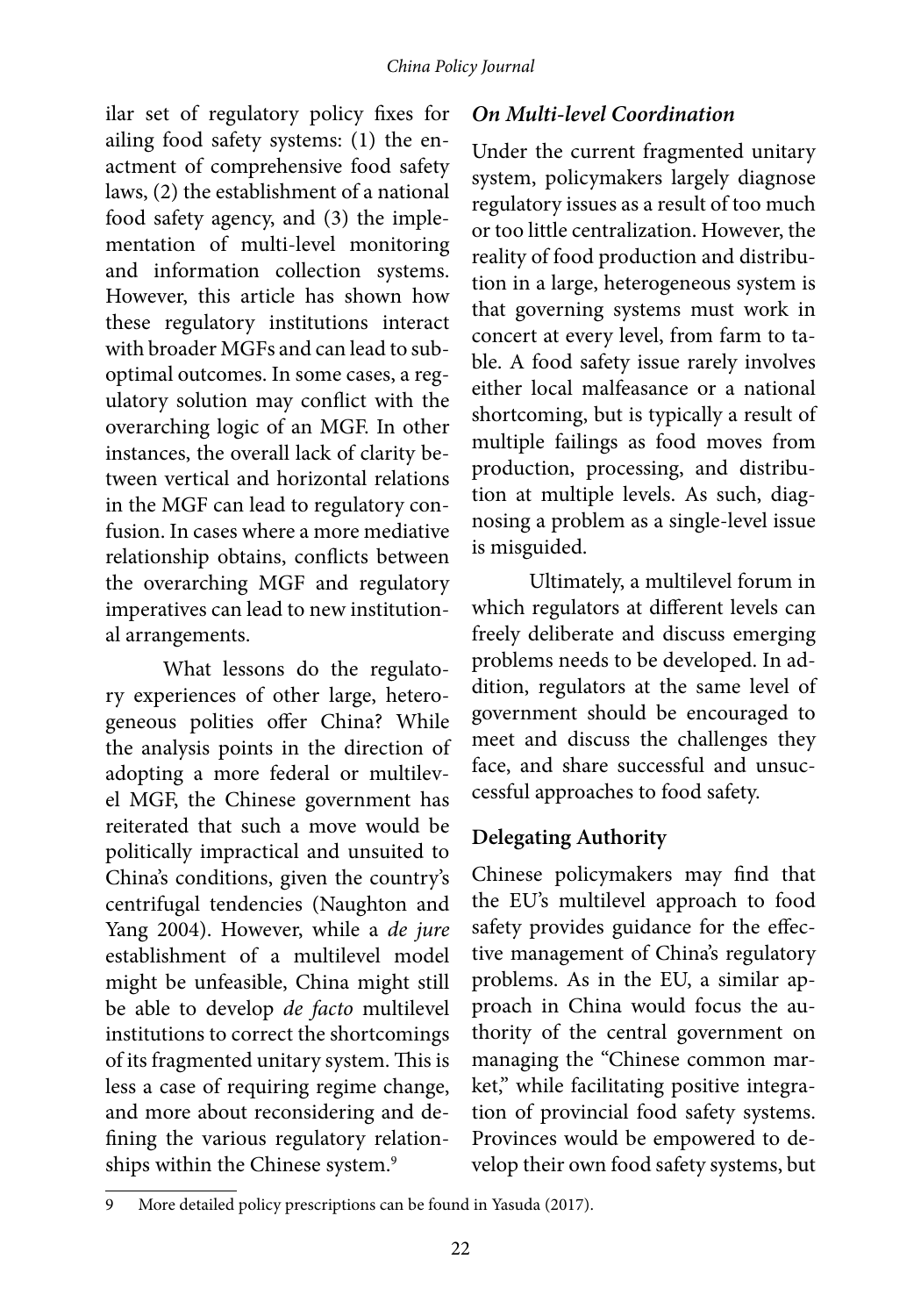would have to comply with minimum national food standards before engaging in commerce in other provincial markets. Lagging provinces would then face competitive pressures to improve food safety for fear of losing access to the national market.<sup>10</sup> Under this approach, provinces would have representation in central-level decision-making bodies concerning the development of common market standards, risk assessments, and enforcement policies.

#### **Integrating Governance**

Beyond developing an institutional framework for multilevel governance, however, policymakers must also understand the challenges for integrating governance across levels. This entails a three-fold process: (1) an assessment of

the strengths and weaknesses of each level of government, (2) the development of a concrete plan leveraging the strengths of each level of government in certain food safety activities, and (3) the establishment of a credible dispute-settling mechanism as regulatory disputes arise between different levels.

The urgency of China's food safety problems requires a fundamental rethinking about how MGFs influence regulatory decision-making. While the design of the food safety regime is important, we must recognize that these institutions do not operate in a vacuum. Food safety regulators operate in a broader governing context that informs how they define problems, devise solutions, and integrate governance.

<sup>10</sup> As of August 2016, Beijing engaged in a process of benchmarking food safety performance across provinces, municipalities, and other localities, presumably as a way to create competitive pressures to improve regulatory oversight (Balzano 2016).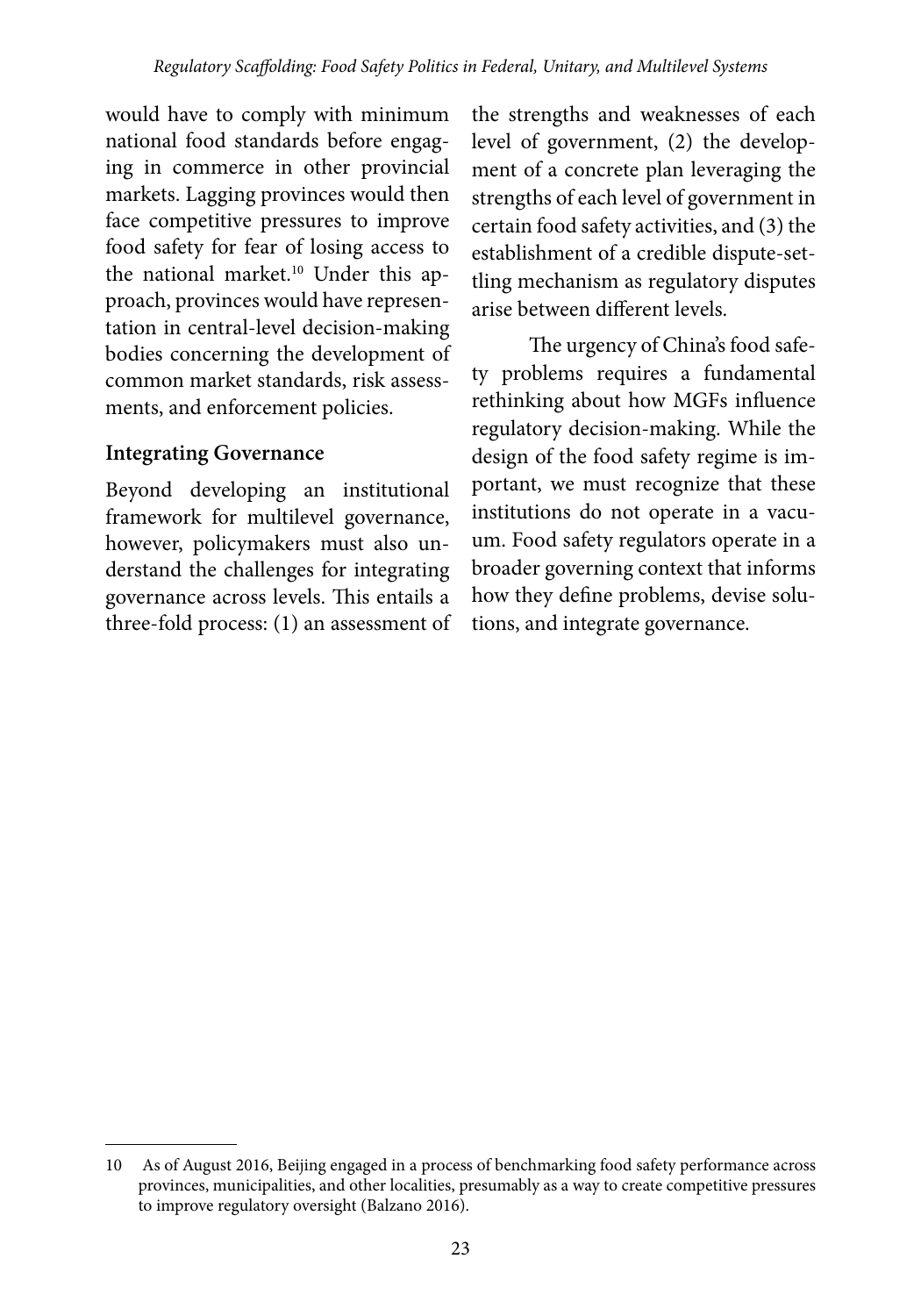#### *China Policy Journal*

#### **Appendix 1**

The study creates a Scale Index from several indicators: population, surface area, tiers of administration, level of biodiversity, and agricultural production. A country is scored from 1 ( $25<sup>th</sup>$  Percentile) to 4 ( $100<sup>th</sup>$  Percentile) points for each element of the Scale Index, for a total of 20 points. Each individual element attempts to capture elements of size and heterogeneity relevant to food safety management and scale politics. In addition to population and surface area, I also added tiers of administration to capture the size of government and administrative complexity. The biodiversity measure is from a World Bank study that scores a country's ecological complexity from 1–100. Biodiversity seeks to capture the heterogeneity of the agricultural production system. The volume of agricultural production is a proxy for the length of supply chains and size of food markets in a country. Each of these measures themselves is negatively correlated with a country's Food Safety Index.

|                | Population           | <b>Tiers</b>          | Ag Prod.            | Biodiversity           | Area                   |
|----------------|----------------------|-----------------------|---------------------|------------------------|------------------------|
| Coefficient    | $-0.18***$<br>(0.05) | $-0.3872**$<br>(0.12) | $-0.12^*$<br>(0.05) | $-0.302***$<br>(0.090) | $-0.234***$<br>(0.053) |
| Intercept      | $1.94^{\degree}$     | 0.541                 | 0.9034              | $-0.72***$             | 0.31                   |
| Adjusted $R^2$ | 0.08                 | 0.07                  | 0.72                | 0.25                   | 0.12                   |
| N              | 142                  | 125                   | 137                 | 139                    | 132                    |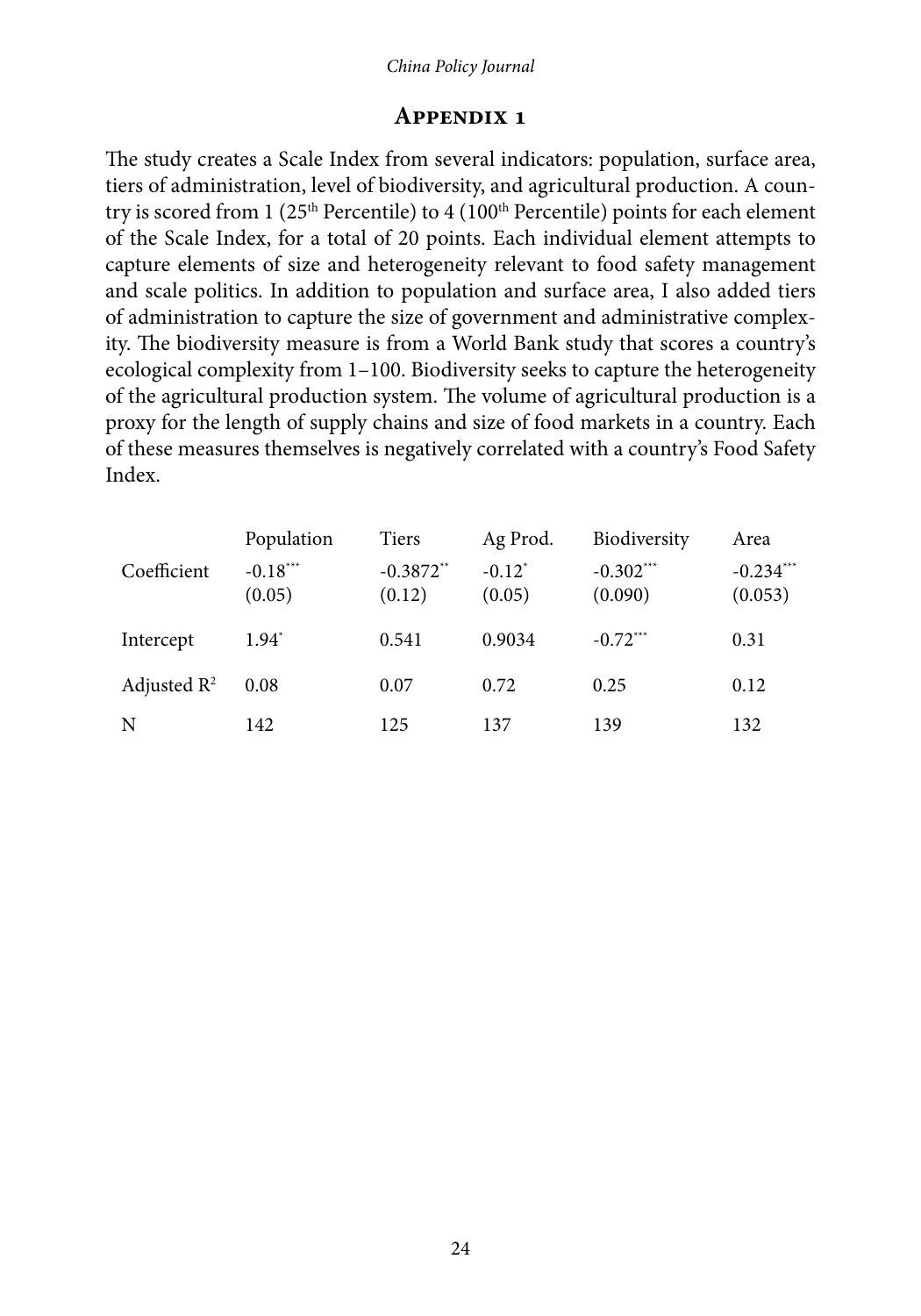#### **Appendix 2**

#### **Added-Variable Plot for Large-N Analysis Model**

The added-variable plots, also known as partial regression plots, show the effect of adding another variable to a model conditioned by other independent variables. The plots are particularly useful in identifying potential outliers, in this case, the  $EU (=1).$ 



## **Data Sources**

| Variable                    | Detail                              | Source                                         |
|-----------------------------|-------------------------------------|------------------------------------------------|
| Population                  | Total                               | World Bank                                     |
| <b>Tiers</b>                | Levels of Government                | Treisman (2008)                                |
| Ag Production               | Million tons; 2004-2007             | <b>FAOSTAT</b>                                 |
| Biodiversity                | Scored 0-100                        | World Bank; GEF                                |
| Surface Area                | $\mathrm{Km}^2$                     | Treisman (2008)                                |
| Food Safety Index<br>(log)  | DI/TI                               | Convertino et al. (2013)                       |
| GDP per Capita (log)        | <b>USD</b>                          | World Bank                                     |
| Corruption                  | Scored -2.5 to 2.5                  | World Bank; Worldwide Governance<br>Indicators |
| Government<br>Performance   | Scored -2.5 to 2.5                  | World Bank; Worldwide Governance<br>Indicators |
| Regulatory<br>Effectiveness | Scored -2.5 to 2.5                  | World Bank; Worldwide Governance<br>Indicators |
| Rule of Law                 | Scored -2.5 to 2.5                  | World Bank; Worldwide Governance<br>Indicators |
| Polity                      | Scored -10-10<br>(Rescaled to 0-20) | <b>Polity Score</b>                            |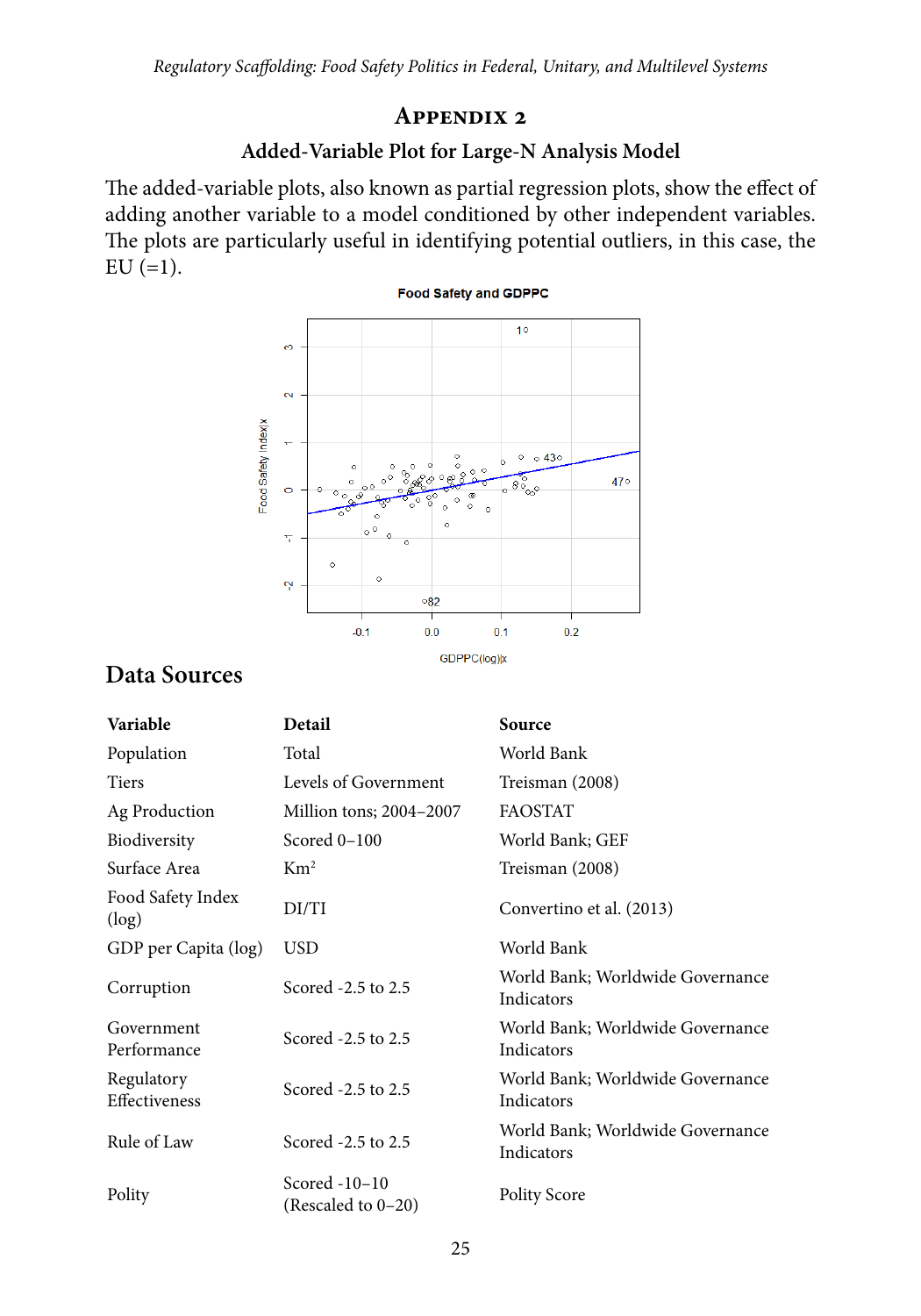## **References**

Alemanno, Alberto. 2009. "Solving the Problem of Scale." In *Import Safety: Regulatory Governance in the Global Economy.* Edited by Cary Coglianese, Adam Finkel, and David Zaring, 171–94. Philadelphia: University of Pennsylvania Press.

Ansell, Chris, and Jacob Torfing. 2015. "How does collaborative governance scale?" *Policy & Politics* 43 (3): 315–29.

Ansell, Christopher K., and David Vogel, eds. 2006. *What's the Beef?: The Contested Governance of European Food Safety*. Boston: MIT Press.

Asian Development Bank. 2005. "Report: The Food Safety Control System of the People's Republic of China." *Technical Assistance Product 1 (A) and (B).* Beijing: Asian Development Bank.

Balzano, John. 2011. "China's Food Safety Law: Administrative Innovation and Institutional Design in Comparative Perspective." *APLPJ* 13: 23–79.

Burke, Brendan F. 2014. "Understanding Intergovernmental Relations, Twenty-Five Years Hence." *State and Local Government Review* 46 (1): 63–76.

Calvin, Linda, Fred Gale, Dinghuan Hu, and Bryan Lohmar. 2006. "Food Safety Improvements Underway in China." *Amber Waves* 4 (5): 16–21.

Cameron, David, and Richard Simeon. 2002. "Intergovernmental Relations in Canada: The Emergence of Collaborative Federalism." *Publius: The Journal of Federalism* 32 (2): 49–72.

Convertino, Matteo, and Song Liang. 2014. "Probabilistic Supply Chain Risk Model for Food Safety." *Planet @ Risk* 2 (3): 191–95.

Dasgupta, Jyotirindra. 2001. "India's Federal Design and Multicultural National Construction." In *The Success of India's Democracy.* Edited by Atul Kohli, 49–77. Cambridge, UK: Cambridge University Press.

Davis, Charles. 2001. "The West in Flames: The Intergovernmental Politics of Wildfire Suppression and Prevention." *Publius: The Journal of Federalism* 31 (3): 97–110.

Dhar, A. 2012. "Food Free from Fear." *The Hindu,* April 5, 2012, http://www.the hindu.com/news/national/food-free-from-fear/article3283640.ece.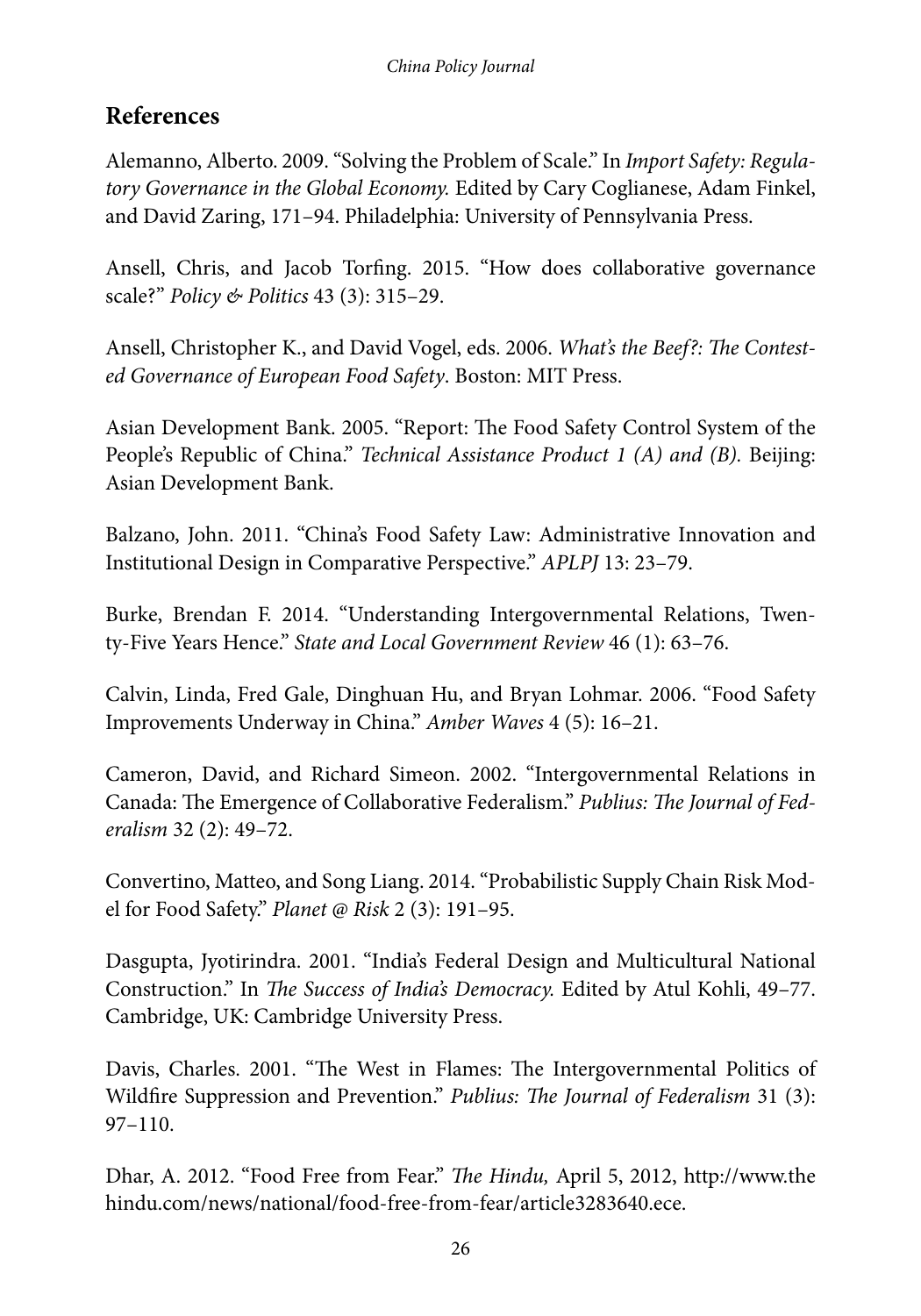Echols, Marsha. 1998. "Food Safety Regulation in the European Union and the United States: Different Cultures, Different Laws." *Columbian Journal of European Law* 4: 525–44.

Elazar, Daniel J. 1993. "International and Comparative Federalism." *PS: Political Science and Politics* 26 (2): 190–95.

Endres, A. Bryan, and Nicholas R. Johnson. 2011. "Integrating Stakeholder Roles in food Production, Marketing, and Safety Systems: An Evolving Multi-Jurisdictional Approach." *Journal of Environmental Law & Litigation* 26: 29–108.

Ghosh, A. 2012. "Food Authority to Set Standards for Alcoholic Drinks." *The Indian Express* February 9, 2012. http://archive.indianexpress.com/story-print/909852/.

Hammonds, Timothy M. 2004. "It is Time to Designate a Single Food Safety Agency." *Food & Drug Law Journal* 59: 427.

Huang, Yanzhong. 2012. "China's Worsening Food Safety Crisis." *The Atlantic,*  August 28, 2012. https://www.theatlantic.com/international/archive/2012/08/chinas-worsening-food-safety-crisis/261656/.

Jacoby, Wade. 2006. *The Enlargement of the European Union and NATO: Ordering from the Menu in Central Europe*. Cambridge, UK: Cambridge University Press.

Jha, A. 2013. "With Food Safety and Standards Act, India Scales A New Food Safety Era." *FnB News,* January 16, 2013. http://www.fnbnews.com/Top-News/With-Food-Safety-and-Standards-Act-India-scales-a-new-food-safety-era.

Krapohl, Sebastian. 2007. "Thalidomide, BSE and the Single Market: An Historical-Institutionalist Approach To Regulatory Regimes in the European Union." *European Journal of Political Research* 46 (1): 25–46.

Lieberman, Evan S. 2005. "Nested Analysis as a Mixed-Method Strategy for Comparative Research." *American Political Science Review* 99 (3): 435–52.

Liesbet, Hooghe, and Gary Marks. 2003. "Unraveling the Central State, but How? Types of Multi-Level Governance." *American Political Science Review* 97 (2): 233– 43.

Liu, Peng. 2010. "Tracing and Periodizing China's Food Safety Regulation: A Study on China's Food Safety Regime Change." *Regulation & Governance* 4 (2): 244–60.

Manor, James. 2001. "Center-State Relations." In *The Success of India's Democracy.*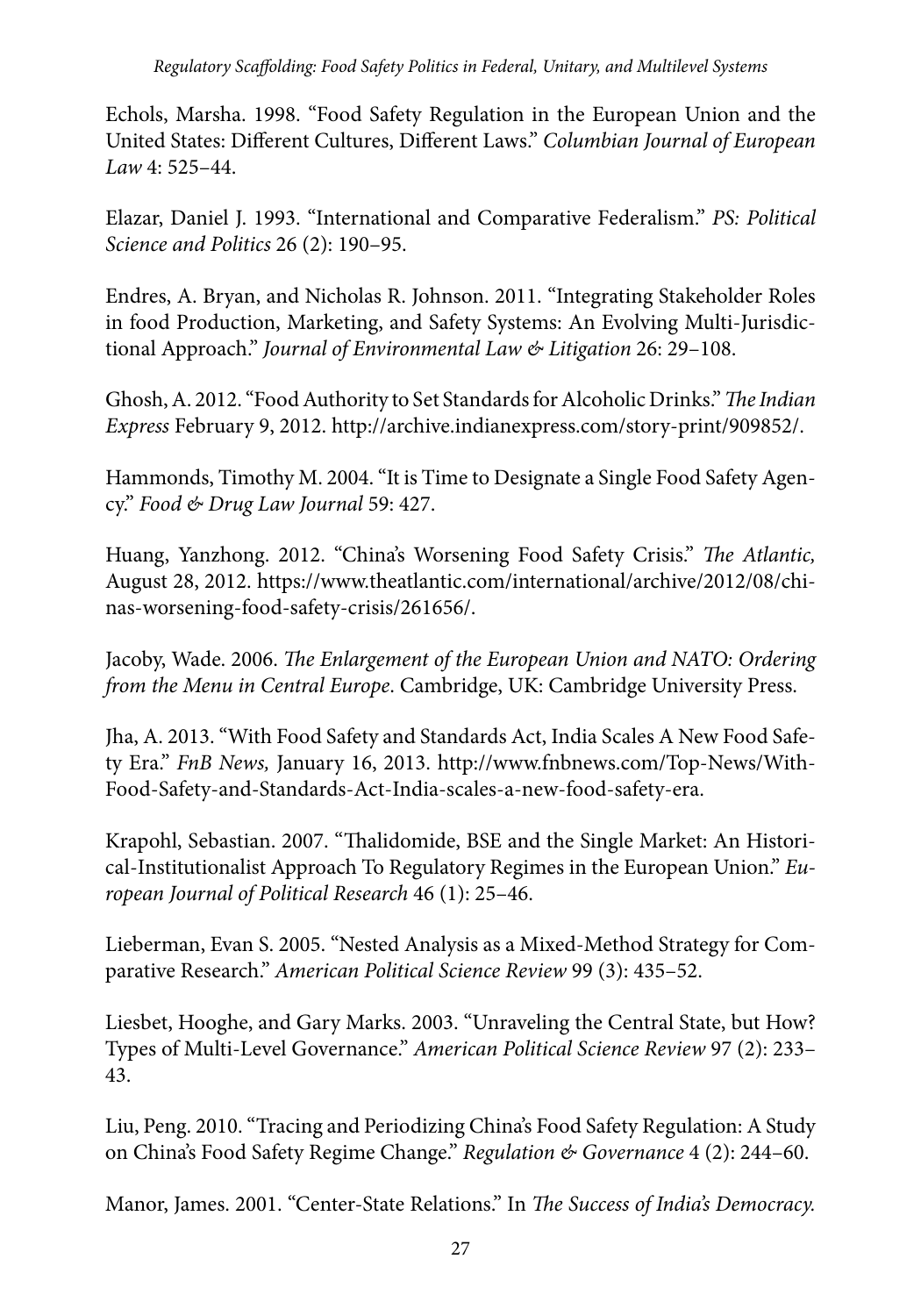Edited by Atul Kohli, 78–102. Cambridge, UK: Cambridge University Press.

Merrill, Richard A., and Jeffrey K. Francer. 2000. "Organizing Federal Food Safety Regulation." *Seton Hall Law Reiew.* 31: 61–173.

Mitra, Subrata K. 2001. "Making Local Government Work: Local Elites, Panchayati Raj and Governance in India." In *The success of India's Democracy.* Edited by Atul Kohli, 103–26. Cambridge, UK: Cambridge University Press.

More, A. 2012. "Change to FSSR after Consultation with Govt, Panels, Indicates Chandramouli." *FnB News.* March 30, 2012. http://www.fnbnews.com/Top-News/ Change to-FSSR-after-consultation-with-Govt-panels-indicates-Chandramouli.

Nair, P., and T. Antony. 2012. "Food Safety Act Hits Roadblock." *IBN Live,* March 1, 2012. http://ibnlive.in.com/news/food-safety-act-hits-roadblock/234732-60-122. html.

Ostrom, E. 2005. *Understanding Institutional Diversity.* Princeton: Princeton University Press.

Palthur, P., S.S. Palthur, and S.K. Chitta. 2009. "The Food Safety and Standards Act, 2006: A Paradigm Shift in Indian Regulatory Scenario." *Pharmaceutical Rev*iew 7 (5): 14–20*.*

Parekh, J. 2012. "FSSAI Licensing, Registration for Dairy Industry." *FnB News,* August 6, 2012. http://www.fnbnews.com/Overview/FSSA-licensing-registrationfor-dairy-industry.

Parikh, Sunita, and Barry R. Weingast. 1997. "A Comparative Theory of Federalism: India." *Virginia Law Review*: 1593–615.

Rodden, Jonathan. 2004. "Comparative Federalism and Decentralization: On Meaning and Measurement." *Comparative Politics* 36 (4): 481–500.

Sharma, D. 2012. "New Food Safety Regulation Could Force Many to Close Shop." *India Today*, July 24, 2012. http://indiatoday.intoday.in/story/new-food-safetyregulation-could-force-many-to-close-shop/1/209913.html.

Singh, A. 2014. "FSSAI Appellate Tribunals in Process of Being Set up in Various States." *FnB News.* May 9, 2014 http://www.fnbnews.com/Top-News/FSSAI-Ap pellate-Tribunals-in-process-of-being-set-up -in-various-states.

Sinha, Aseema. 2005. "Political Foundations of Market-Enhancing Federalism: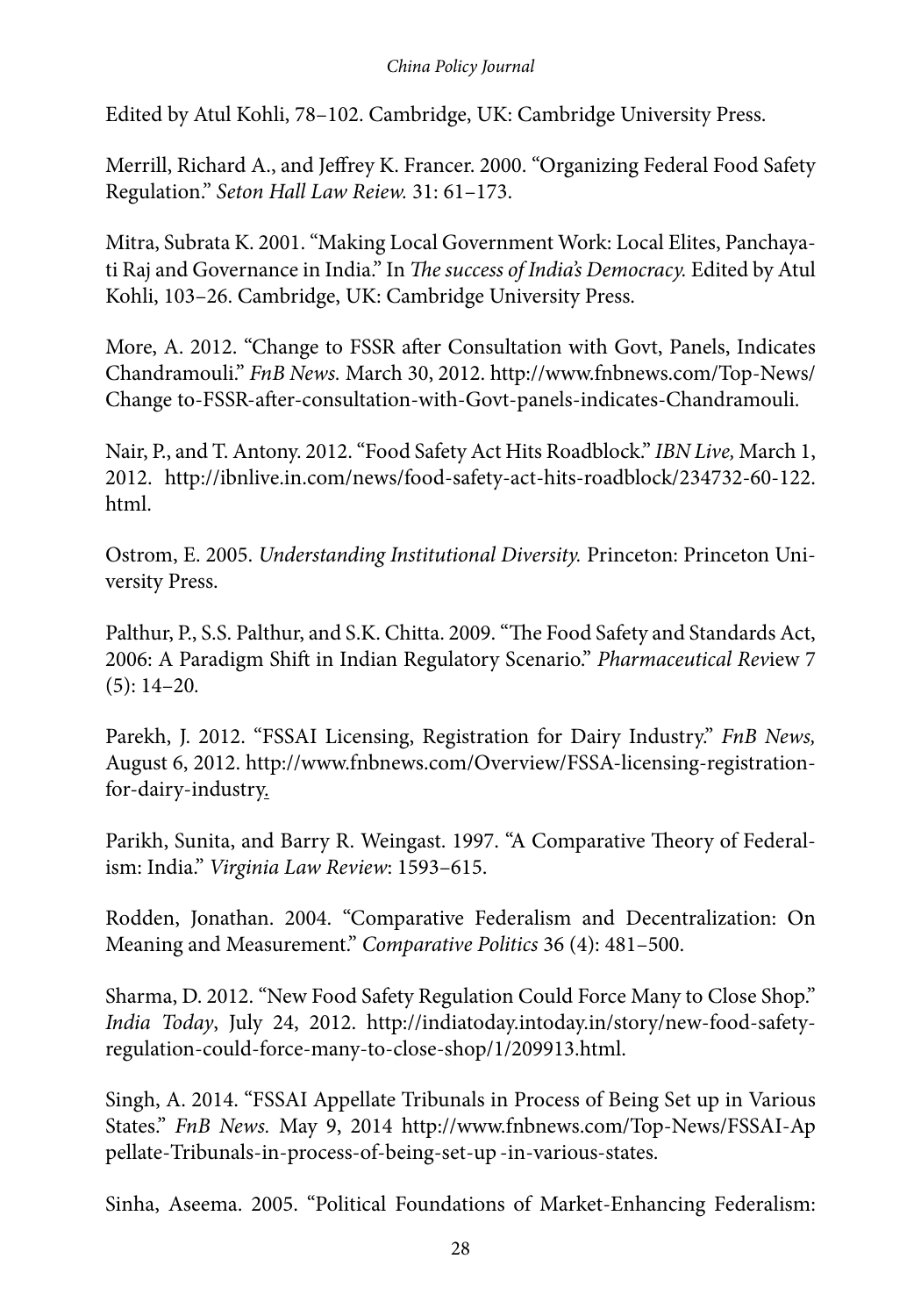Theoretical Lessons from India and China." *Comparative Politics* 37 (3): 337–56.

Skogstad, Grace. 2001. "The WTO and Food Safety Regulatory Policy Innovation in the European Union." *JCMS: Journal of Common Market Studies* 39 (3): 485–505.

Strauss, Debra M. 2011. "An Analysis of the FDA Food Safety Modernization Act: Protection for Consumers and Boon For Business." *Food & Drug Law Journal* 66: 353–76.

Tam, Waikeung, and Dali Yang. 2005. "Food Safety And The Development Of Regulatory Institutions in China." *Asian Perspective*: 5–36.

Taylor, Michael R. 1997. "Preparing America's Food Safety System for the Twenty-First Century-Who is Responsible for What When it Comes to Meeting the Food Safety Challenges of the Consumer-Driven Global Economy." *Food & Drug Law Journal* 52: 13–30.

Thompson, D., and Y. Hu. 2007. "Food Safety in China: New Strategies." *Global Health Governance* 1 (2): 1–19.

Umali-Deininger, Dina, and Mona Sur. 2007. "Food Safety in a Globalizing World: Opportunities and Challenges for India." *Agricultural Economics* 37 (s1): 135–47.

United Nations. 2008. *Occasional Paper: Advancing Food Safety in China*.

Vogel, David. 2012. *The Politics of Precaution: Regulating Health, Safety, and Environmental Risks in Europe and the United States*. Princeton: Princeton University Press.

Xiu, Changbai, and K. K. Klein. 2010. "Melamine in Milk Products in China: Examining the Factors that Led to Deliberate Use of the Contaminant." *Food Policy* 35 (5): 463-70.

Yan, Yunxiang. 2012. "Food Safety and Social Risk in Contemporary China." *The Journal of Asian Studies* 71 (3): 705–29.

Yang, Guobin. 2013. "Contesting Food Safety in the Chinese Media: Between Hegemony and Counter-Hegemony." *The China Quarterly* 214: 337–55.

Yang, Dali.2008. "Total Recall." *The National Interest*, March/April 2008.

Yasuda, John K. 2017. *On Feeding the Masses*. Cambridge, UK: Cambridge University Press.